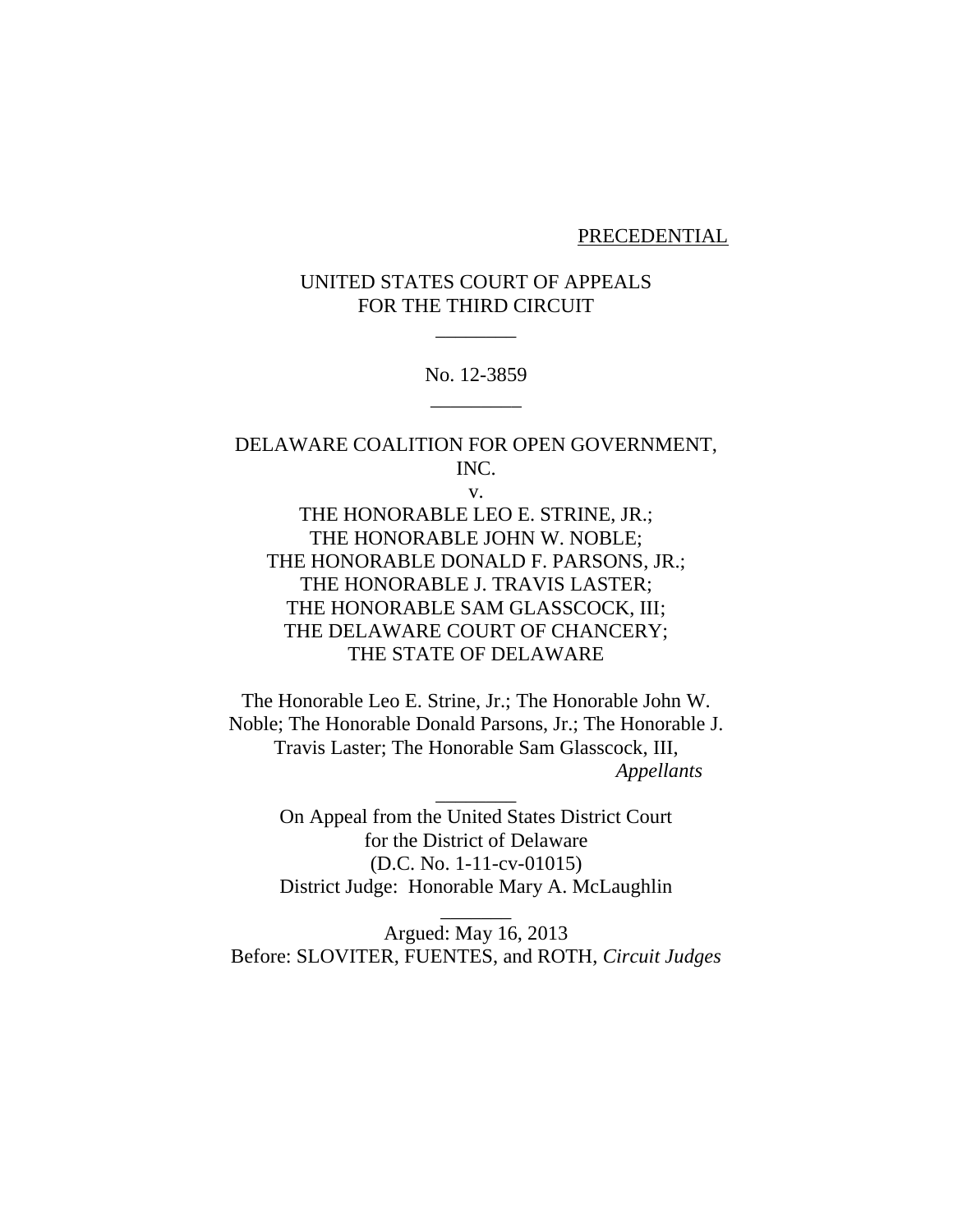(Filed: October 23, 2013)

Andre G. Bouchard Joel E. Friedlander Jeffrey M. Gorris Bouchard, Margules & Friedlander Wilmington, DE 19801

Lawrence A. Hamermesh Widener University School of Law Wilmington, DE 19803 Andrew J. Pincus [Argued] Mayer Brown 1999 K Street, N.W. Washington, DC 20006

*Attorneys for Appellants*

David L. Finger [Argued] Finger & Slanina Wilmington, DE 19801-0000

*Attorney for Appellee*

S. Mark Hurd Morris, Nichols, Arsht & Tunnell Wilmington, DE 19899

*Attorney for Amicus Curiae The Corporation Law Section of the Delaware State Bar Association*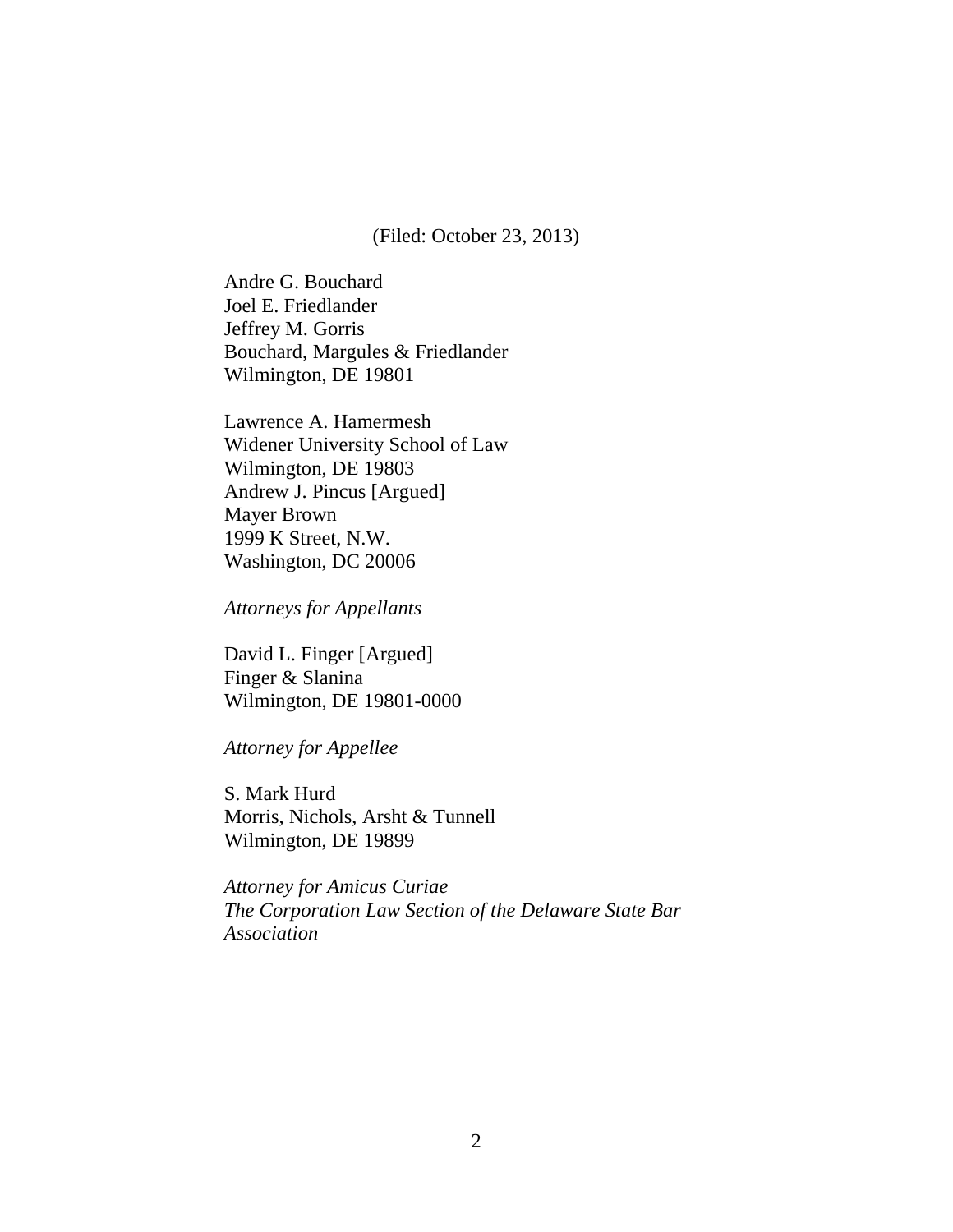Roy T. Englert, Jr. Robbins, Russell, Englert, Orseck & Untereiner Washington, DC 20006

*Attorney for Amici Curiae The Chamber of Commerce of the United States of America and Business Roundtable*

Scott L. Nelson Public Citizen Litigation Group Washington, DC 20009

*Attorney for Amicus Curiae Public Citizen, Inc.*

Bruce D. Brown The Reporters Committee for Freedom of the Press Arlington, VA 22209

*Attorney for Amici Curiae The Reporters Committee for Freedom of the Press and Twelve New Organizations*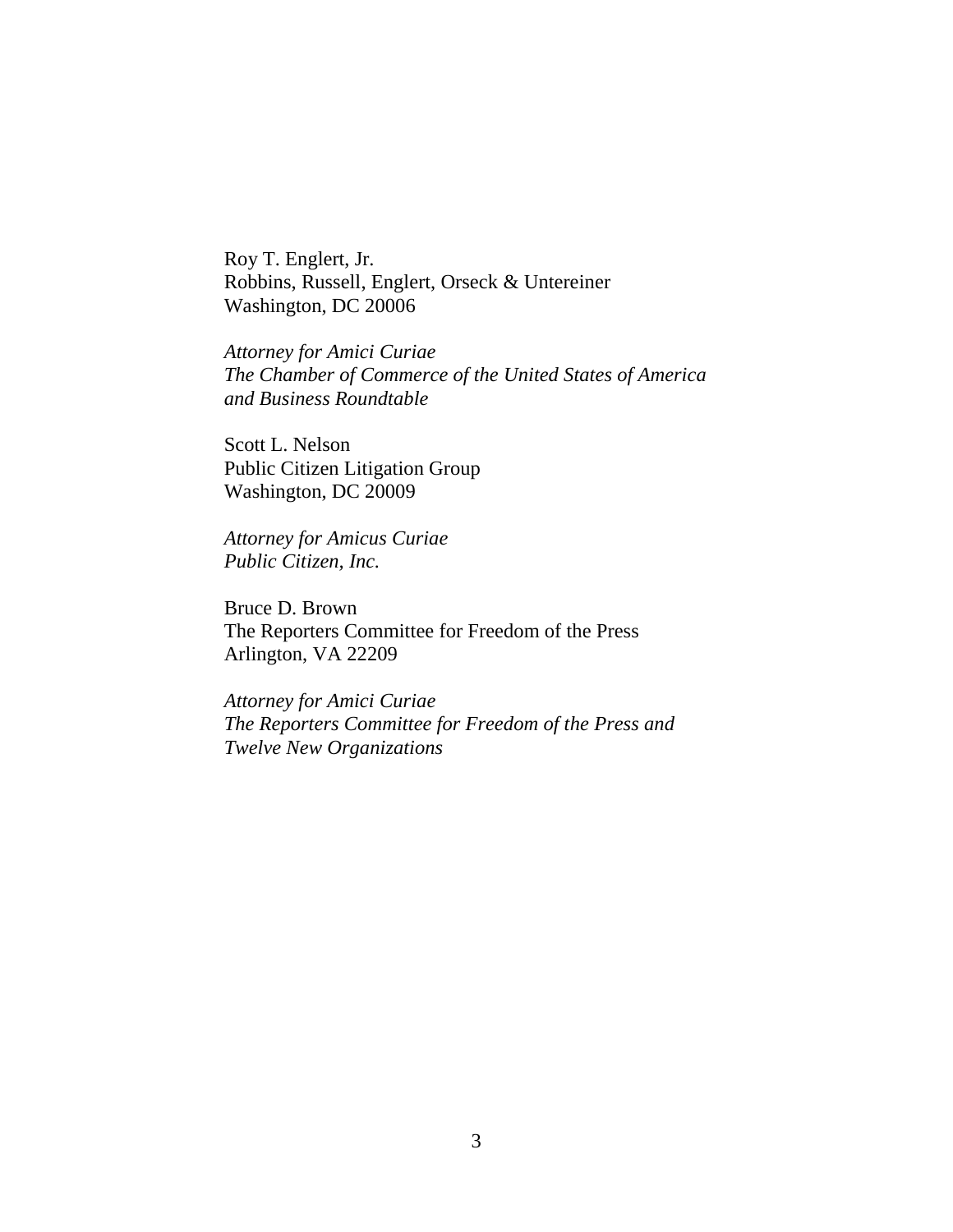## O P I N I O N \_\_\_\_\_\_\_\_\_\_\_\_\_\_

\_\_\_\_\_\_\_\_\_\_\_\_\_

SLOVITER, *Circuit Judge*.

This appeal requires us to decide whether the public has a right of access under the First Amendment to Delaware's state-sponsored arbitration program. Chancellor Strine and the judges of the Delaware Chancery Court ("Appellants"), who oversee the arbitrations, appeal a judgment on the pleadings entered in favor of the Delaware Coalition for Open Government (the "Coalition"). The District Court found that Delaware's proceedings were essentially civil trials that must be open to the public. Appellants dispute the similarities and argue that the First Amendment does not mandate a right of public access to Delaware's proceedings.

**I.**

In early 2009, in an effort to "preserve Delaware's preeminence in offering cost-effective options for resolving disputes, particularly those involving commercial, corporate, and technology matters," Delaware amended its code to grant the Court of Chancery "the power to arbitrate business disputes." H.B. 49, 145th Gen. Assemb. (Del. 2009). As a result, the Court of Chancery created an arbitration process as an alternative to trial for certain kinds of disputes. As currently implemented, the proceeding is governed both by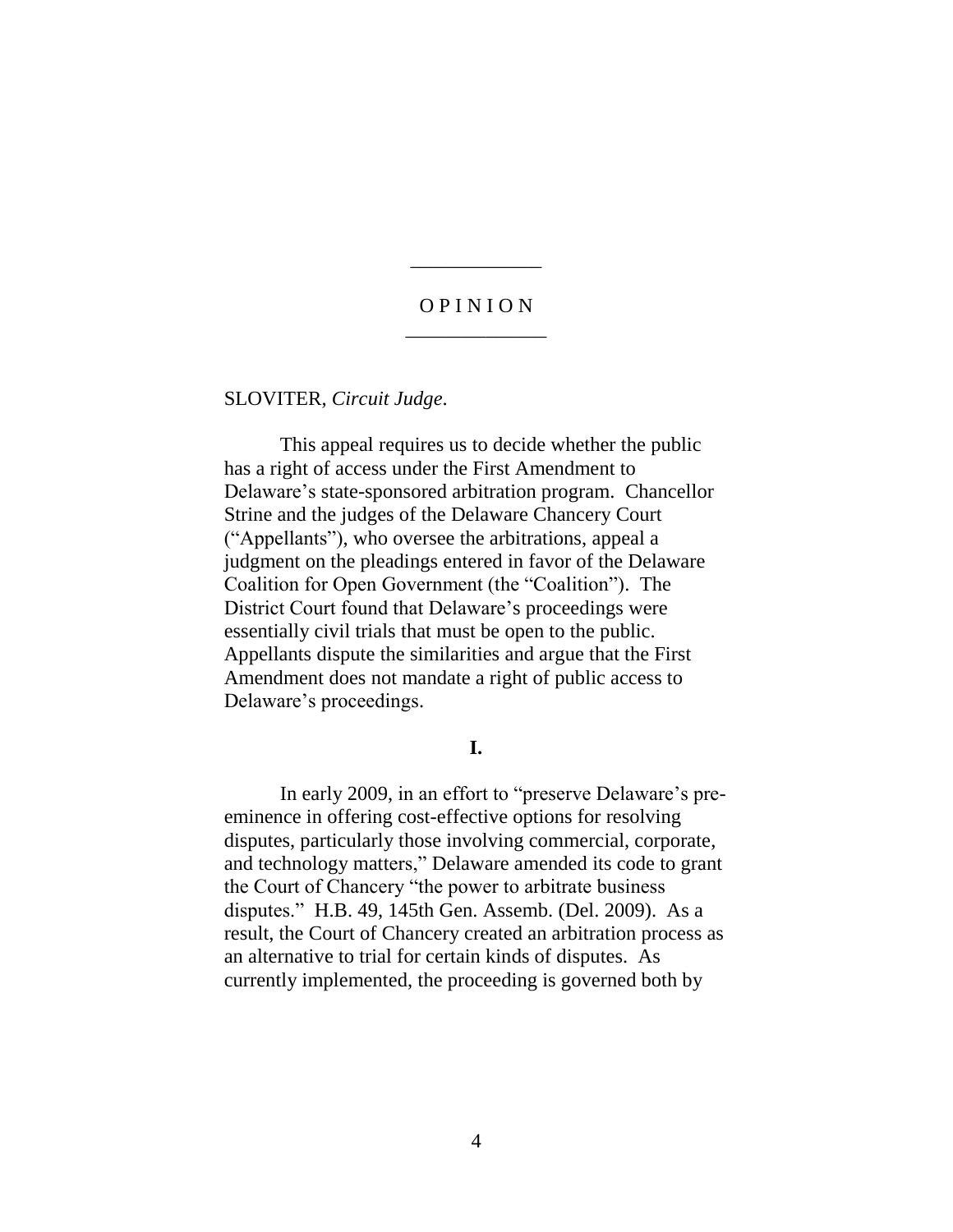statute and by the Rules of the Delaware Court of Chancery. *See* 10 DEL. CODE ANN. tit. 10, § 349 (2009); Del. Ch. R. 96- 98.

Delaware's government-sponsored arbitrations are not open to all Delaware citizens. To qualify for arbitration, at least one party must be a "business entity formed or organized" under Delaware law, tit. 10 § 347(a)(3), and neither party can be a "consumer," *id.* § 347(a)(4). The statute is limited to monetary disputes that involve an amount-in-controversy of at least one million dollars. *Id.* §  $347(a)(5)$ .

Once qualified parties have consented "by agreement or by stipulation" to avail themselves of the proceeding, they can petition the Register in Chancery to start arbitration. *Id.* § 347(a)(1); Del. Ch. R. 97(a). The fee for filing is \$12,000, and the arbitration costs \$6,000 per day after the first day. Standing Order of Del. Ch. (Jan. 4, 2010). After receiving a petition the Chancellor selects a Chancery Court judge to hear the arbitration. *See* Del. Ch. R. 97(b); tit. 10,  $\S 347(a)$ .<sup>1</sup> The arbitration begins approximately ninety days after the petition is filed, and, as the parties agreed in oral argument, is conducted in a Delaware courthouse during normal business hours. *See* Del. Chr. R. 97(e). Regular Court of Chancery Rules 26-37, governing depositions and discovery, apply to the proceeding, but the rules can be modified by consensual agreement of the parties. *See id.* at 96(c); *id.* at 26-37.

 $\overline{a}$ 

<sup>&</sup>lt;sup>1</sup> Although the statute governing Delaware's procedure allows for the Chancellor to appoint non-Chancery Court judges as arbitrators, *see* tit. 10, § 347(a), the Coalition only challenges arbitration by a member of the court.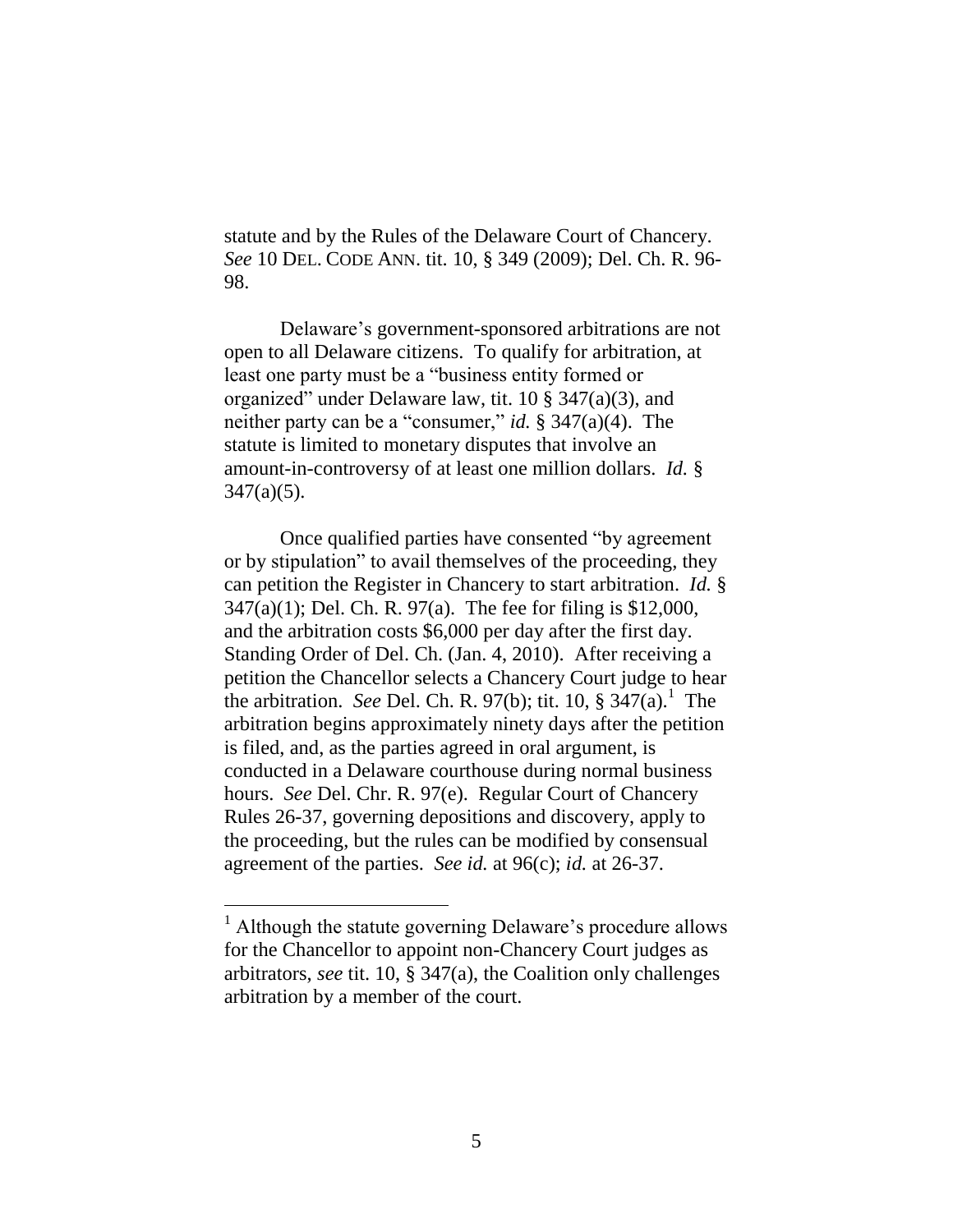The Chancery Court judge presiding over the proceeding "[m]ay grant any remedy or relief that [s/he] deems just and equitable and within the scope of any applicable agreement of the parties." *Id.* at 98(f)(1). Once a decision is reached, a final judgment or decree is automatically entered. *Id.* at 98(f)(3). Both parties have a right to appeal the resulting "order of the Court of Chancery" to the Delaware Supreme Court, but that court reviews the arbitration using the deferential standard outlined in the Federal Arbitration Act. Tit. 10, § 349(c). Arbitrations can therefore only be vacated in relatively rare circumstances, such as when a party can prove that the "award was procured by corruption, fraud, or undue means" or that the "arbitrator[] w[as] guilty of misconduct." 9 U.S.C. § 10; *see also Metromedia Energy, Inc. v. Enserch Energy Servs.*, *Inc.*, 409 F.3d 574, 578 (3d Cir. 2005).

Both the statute and rules governing Delaware's proceedings bar public access. Arbitration petitions are "considered confidential" and are not included "as part of the public docketing system." Tit. 10, § 349(b); Del. Ch. R. 97(4). Attendance at the proceeding is limited to "parties and their representatives," and all "materials and communications" produced during the arbitration are protected from disclosure in judicial or administrative proceedings. Del. Ch. R. 98(b).

If one of the parties appeals to the Supreme Court of Delaware for enforcement, stay, or vacatur, the record of the proceedings must be filed "with the Supreme Court in accordance with its Rules." *Id.* at 97(a)(4). "The petition and any supporting documents are considered confidential and not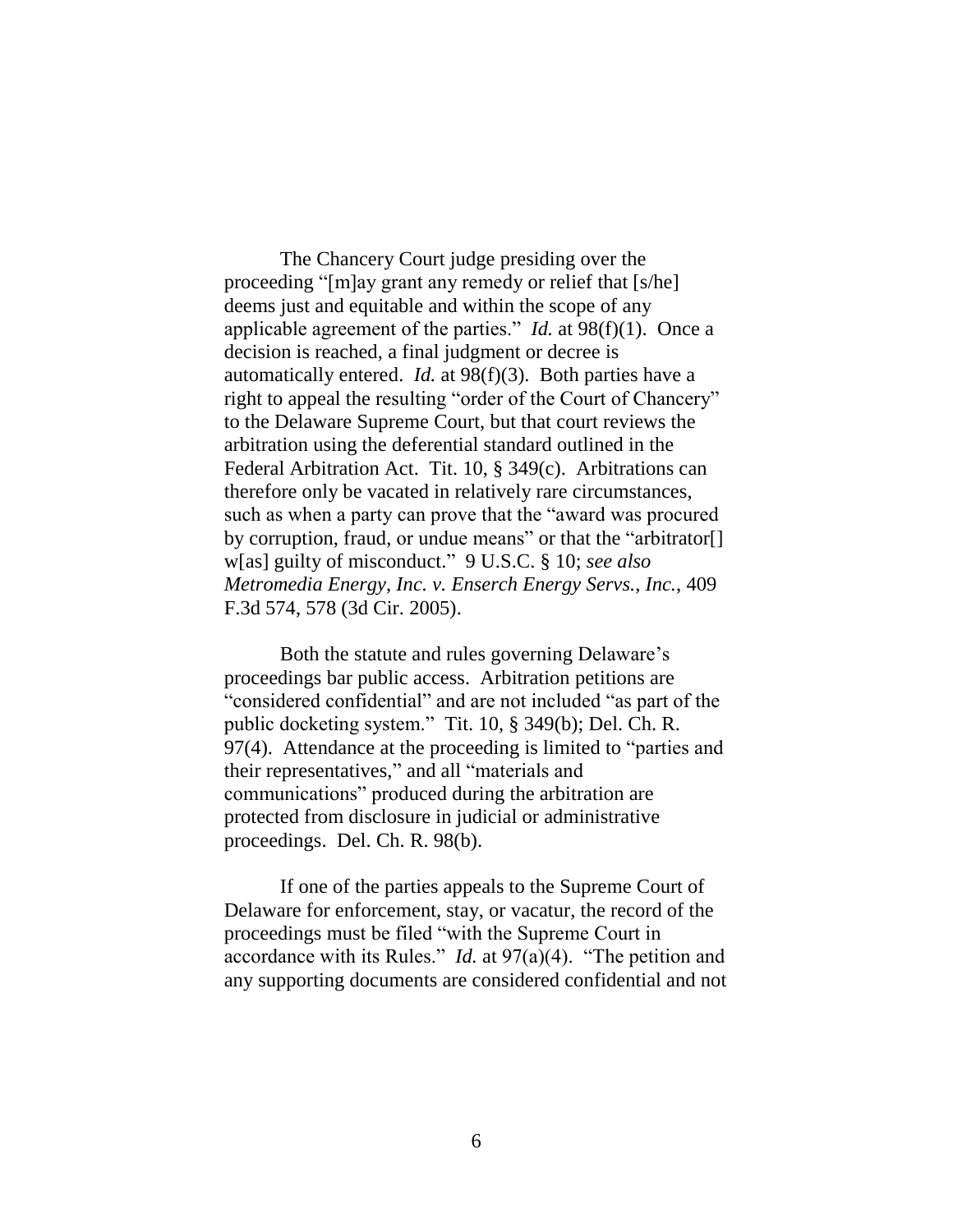of public record until such time, if any, as the proceedings are the subject of an appeal." *Id.* The Delaware Supreme Court has yet to adopt rules that would govern the confidentiality of appeals from Delaware's arbitration program, and there is no record of a public appeal from an arbitration award.

In the District Court, the Coalition moved for judgment on the pleadings, arguing that the confidentiality of Delaware's government-sponsored arbitration proceedings violated the First Amendment. The District Court granted the Coalition's motion. The judges of the Delaware Chancery Court appeal.

### **II.**

The District Court had jurisdiction pursuant to 28 U.S.C. §§ 1331 and 1343, and we have jurisdiction pursuant to 28 U.S.C. § 1291. We exercise de novo review over the District Court's grant of a motion for judgment on the pleadings. *DiCarlo v. St. Mary Hosp.*, 530 F.3d 255, 259 (3d Cir. 2008).

"The First Amendment, in conjunction with the Fourteenth, prohibits governments from 'abridging the freedom of speech, or of the press . . . . '" *Richmond Newspapers, Inc. v. Virginia*, 448 U.S. 555, 575 (1980) (quoting U.S. CONST. amend. I). This protection of speech includes a right of public access to trials, a right first elucidated by the Supreme Court in *Richmond Newspapers*. In that case the Court found that a Virginia trial court had violated the First Amendment by closing a criminal trial to the public. *See id.* at 580. Chief Justice Burger's opinion for the plurality emphasized the important role public access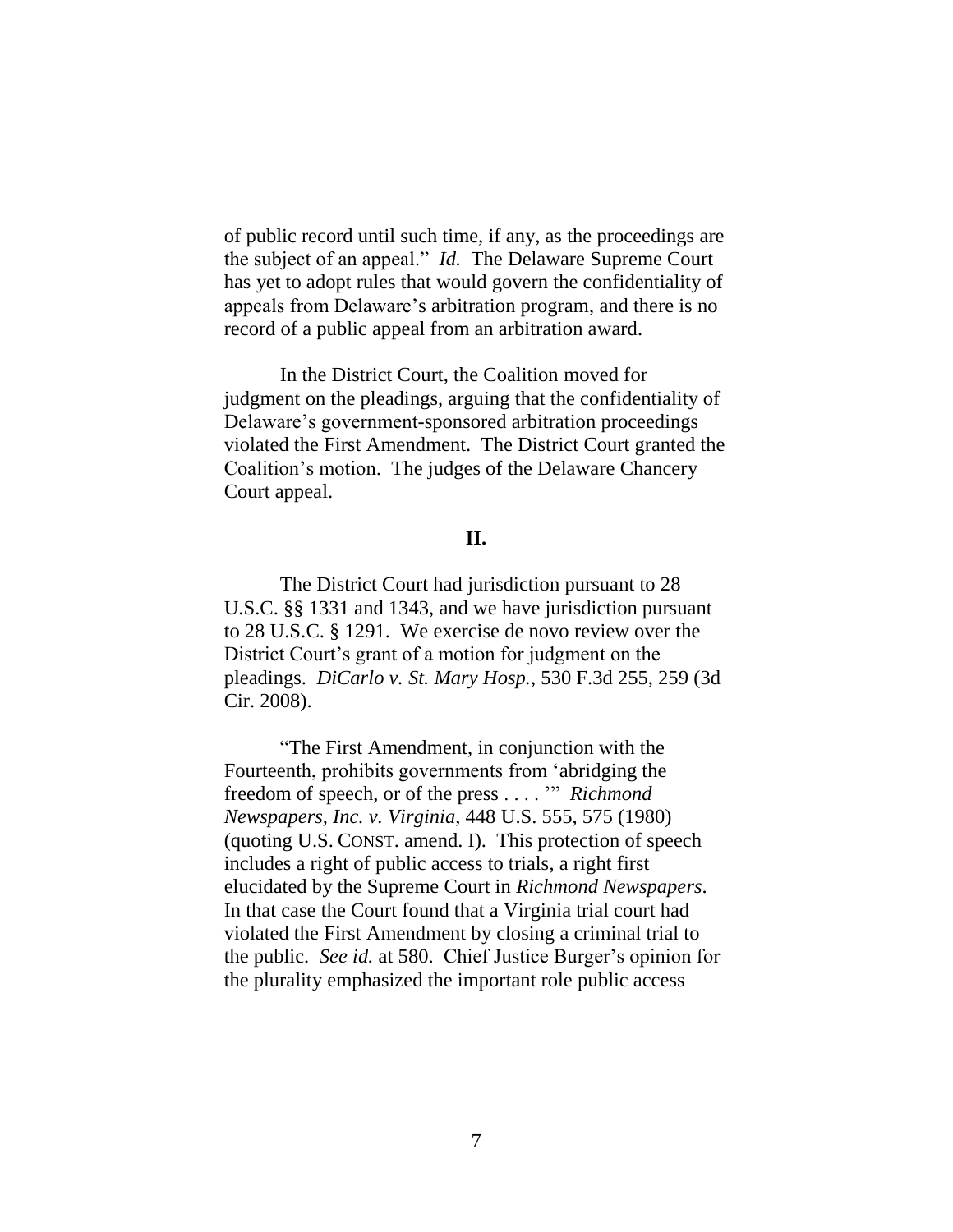plays in the administration of justice and concluded that "[t]he explicit, guaranteed rights to speak and publish concerning what takes place at a trial would lose much meaning if access to observe the trial could . . . be foreclosed arbitrarily." *Id.* at 576-77.

The Court has since found that the public also has a right of access to voir dire of jurors in criminal trials, *see Press-Enter. Co. v. Superior Court*, 464 U.S. 501, 511 (1984) ("*Press I*"), and to certain preliminary criminal hearings. *See El Vocero de P.R. v. Puerto Rico*, 508 U.S. 147, 149-50 (1993) (per curiam) (preliminary criminal hearings as conducted in Puerto Rico); *Press-Enter. Co. v. Superior Court*, 478 U.S. 1, 10 (1986) ("*Press II*") (preliminary criminal hearings as conducted in California).

We have found a right of public access to civil trials, as has every other federal court of appeals to consider the issue. *See Publicker Indus., Inc. v. Cohen*, 733 F.2d 1059 (3d Cir. 1984); *see also F.T.C. v. Standard Fin. Mgmt. Corp.*, 830 F.2d 404, 410 (1st Cir. 1987); *Westmoreland v. Columbia Broad. Sys., Inc.*, 752 F.2d 16, 23 (2d Cir. 1984); *Rushford v. New Yorker Magazine, Inc.*, 846 F.2d 249, 253 (4th Cir. 1988); *Brown & Williamson Tobacco Corp. v. F.T.C.*, 710 F.2d 1165, 1179 (6th Cir. 1983); *In re Cont'l Ill. Sec. Litig*., 732 F.2d 1302, 1309 (7th Cir. 1984). In addition to finding a right of public access to civil trials, we have also found a First Amendment right of the public to attend meetings of Pennsylvania city planning commissions and post-trial juror examinations. *See Whiteland Woods, L.P. v. Twp. of W. Whiteland*, 193 F.3d 177, 180-81 (3d Cir. 1999) (planning commissions); *United States v. Simone*, 14 F.3d 833, 840 (3d Cir. 1994) (post-trial juror examinations). We have declined,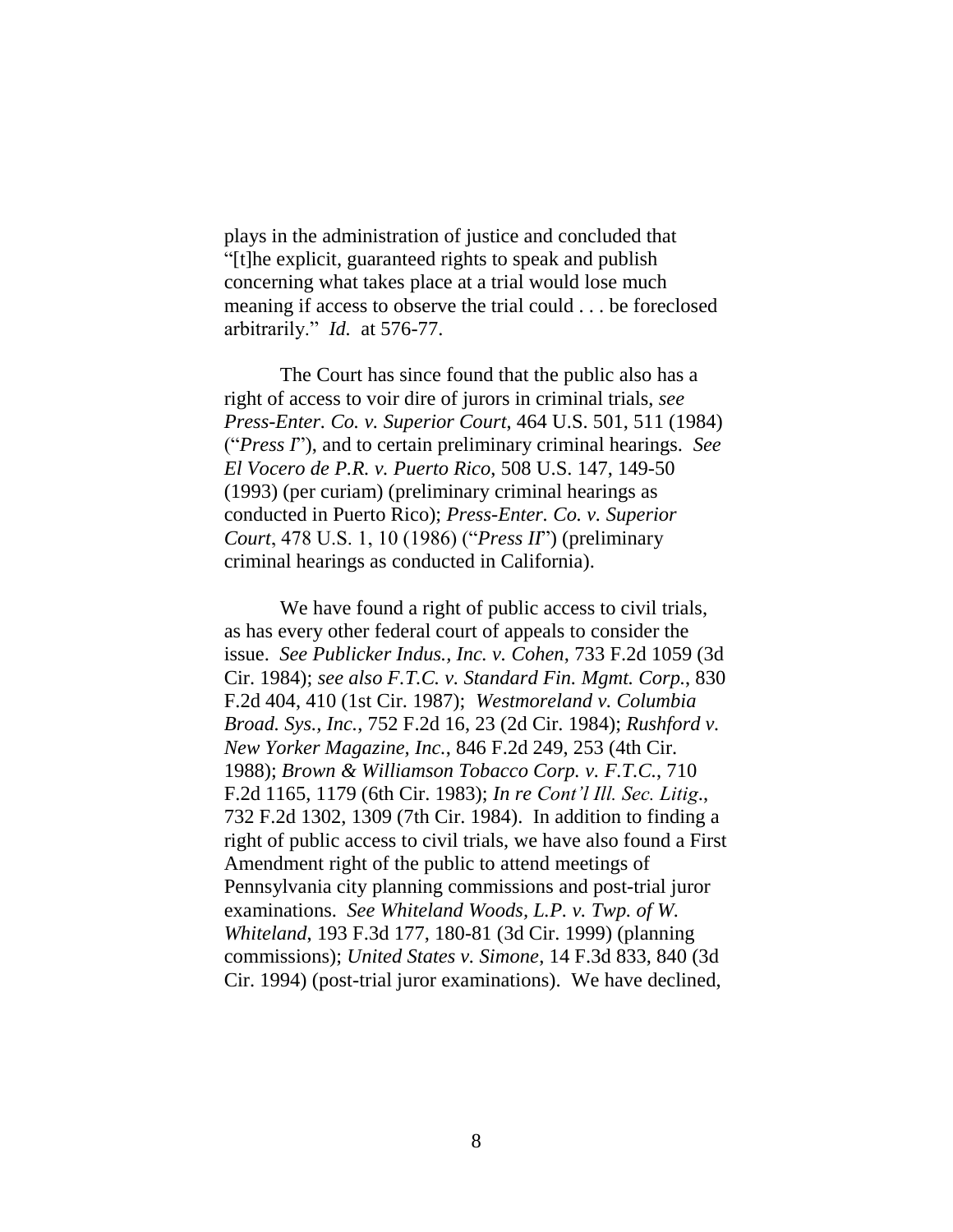however, to extend the right to the proceedings of judicial disciplinary boards, the records of state environmental agencies, deportation hearings, or the voting process. *See First Amendment Coal. v. Judicial Inquiry & Review Bd.*, 784 F.2d 467, 477 (3d Cir. 1986) (en banc) (judicial disciplinary board); *Capital Cities Media, Inc. v. Chester*, 797 F.2d 1164, 1175-76 (3d Cir. 1986) (en banc) (records of state environmental agencies); *N. Jersey Media Grp., Inc. v. Ashcroft*, 308 F.3d 198, 209 (3d Cir. 2002) (deportation hearings); *PG Publ'g Co. v. Aichele*, 705 F.3d 91, 112 (3d Cir. 2013) (voting process).

#### **The Experience and Logic Test**

A proceeding qualifies for the First Amendment right of public access when "there has been a tradition of accessibility" to that kind of proceeding, and when "access plays a significant positive role in the functioning of the particular process in question." *Press II*, 478 U.S. at 10, 8. The examination of the history and functioning of a proceeding has come to be known as the "experience and logic" test. *See, e.g., Simone*, 14 F.3d at 838. In order to qualify for public access, both experience and logic must counsel in favor of opening the proceeding to the public. *See N. Jersey Media Grp.,* 308 F.3d at 213-14. Once a presumption of public access is established it may only be overridden by a compelling government interest. *Press II*, 478 U.S. at 9.

The District Court did not apply the experience and logic test. Instead, it concluded that because Delaware's government-sponsored arbitration was "sufficiently like a trial," and because a right of public access applies to civil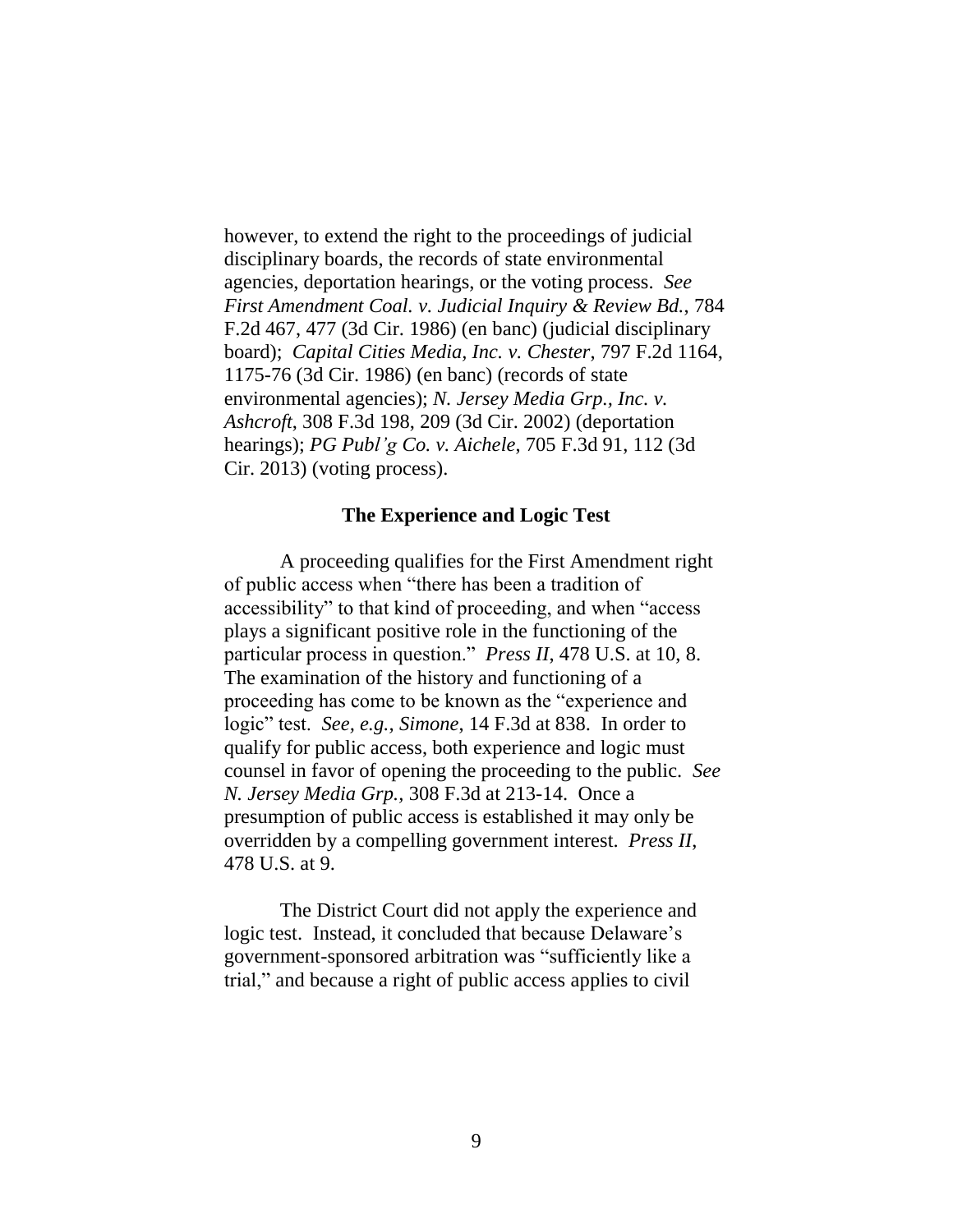trials, a right of public access must also apply to Delaware arbitrations. *See Del. Coal. for Open Gov't v. Strine*, 894 F. Supp. 2d 493, 500 (2012) (quoting *El Vocero*, 508 U.S. at 149). We find the District Court's reliance on *El Vocero* misplaced and its decision to bypass the experience and logic test inappropriate. In *El Vocero* the Supreme Court held in a per curiam opinion that the First Amendment right of public access applies to preliminary criminal hearings in Puerto Rico. The Supreme Court did not engage in an experience and logic analysis in that case, but that was because it had already conducted such an inquiry in *Press I*, a case concerning nearly identical preliminary hearings in California. *See El Vocero*, 508 U.S. at 149 (citing *Press I*, 478 U.S. at 12).

Although Delaware's arbitration proceeding shares a number of features with a civil trial, the two are not so identical as to fit within the narrow exception articulated by the Supreme Court in *El Vocero*. We therefore must examine Delaware's proceeding under the experience and logic test.

#### A. Experience

Under the experience prong of the experience and logic test, we "consider whether 'the place and process have historically been open to the press and general public, because such a 'tradition of accessibility implies the favorable judgment of experience.'" *N. Jersey Media Grp.,* 308 F.3d at 211 (quoting *Press II*, 478 U.S. at 8). In order to satisfy the experience test, the tradition of openness must be strong; however, "a showing of openness at common law is not required." *PG Publ'g Co.*, 705 F.3d at 108 (quoting *N. Jersey*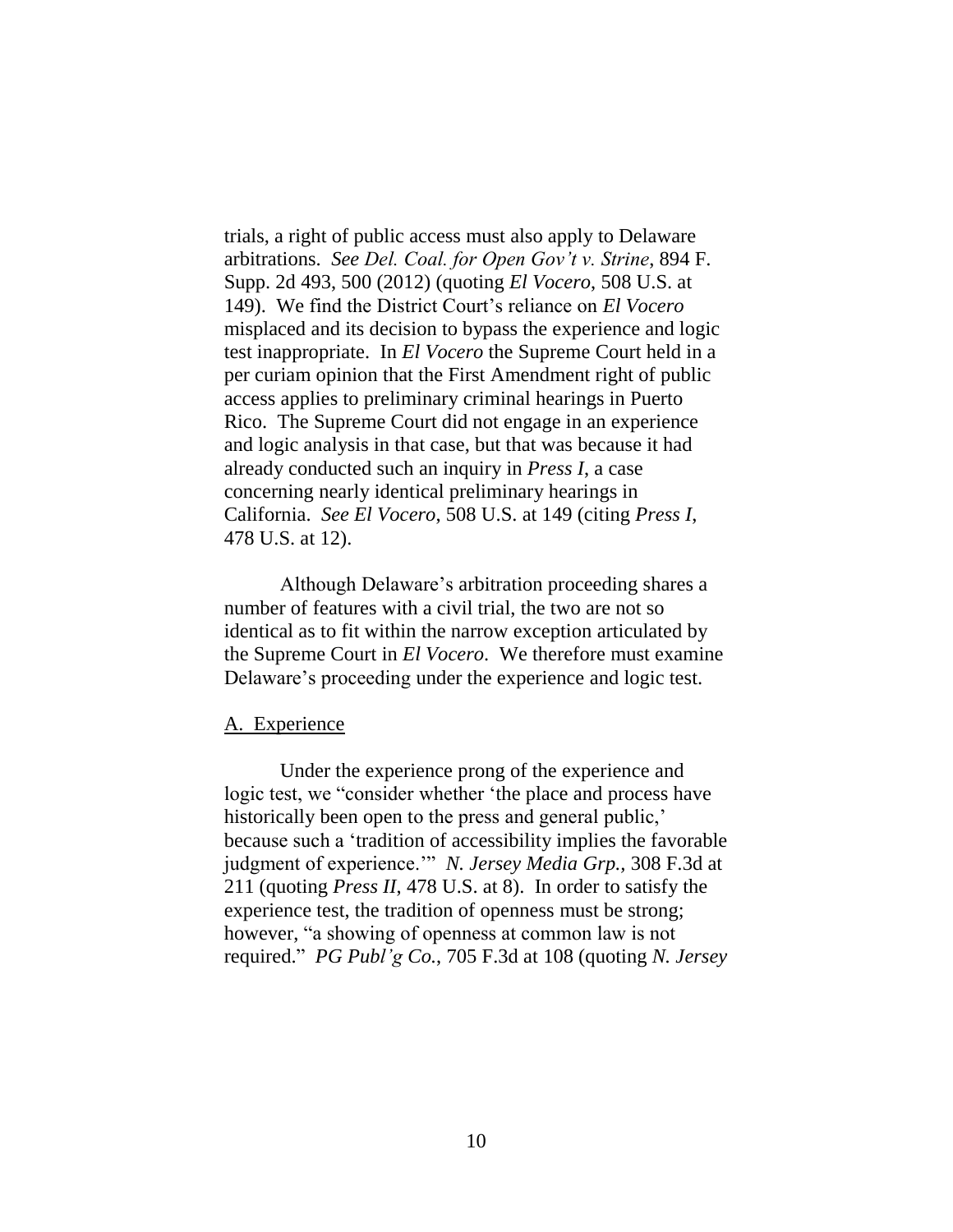*Media Grp.*, 308 F.3d at 213) (internal quotation marks omitted).

The litigants in this case disagree over which history is relevant to Delaware's proceedings. The Appellants suggest that we only examine the history of arbitrations, whereas the Coalition suggests we only examine the history of civil trials. Neither suggestion is appropriate in isolation. If we were to only analyze the history of arbitrations as the Appellants suggest, we would be accepting the state's designation of its proceedings as arbitrations at face value. Uncritical acceptance of state definitions of proceedings would allow governments to prevent the public from accessing a proceeding simply by renaming it. A First Amendment right that mandated access to civil trials, but allowed closure of identical "sivel trials" would be meaningless. Thus, the Supreme Court has held that "the First Amendment question cannot be resolved solely on the label we give the event, i.e., 'trial' or otherwise." *Press II*, 478 U.S. at 7. The Coalition's suggestion—that we rely solely on the history of civil trials is also flawed. Defining Delaware's proceeding as a civil trial at the outset would beg the question at issue here, and elide the differences between Delaware's arbitration proceeding and other civil proceedings.

There is no need to engage in so narrow a historical inquiry as the parties suggest. In determining the bounds of our historical inquiry, we look "not to the practice of the specific public institution involved, but rather to whether the particular *type* of government proceeding [has] historically been open in our free society." *PG Publ'g Co.*, 705 F.3d at 108 (quoting *Capital Cities*, 797 F.2d at 1175) (internal quotation marks omitted) (emphasis in *PG Publ'g Co.*). In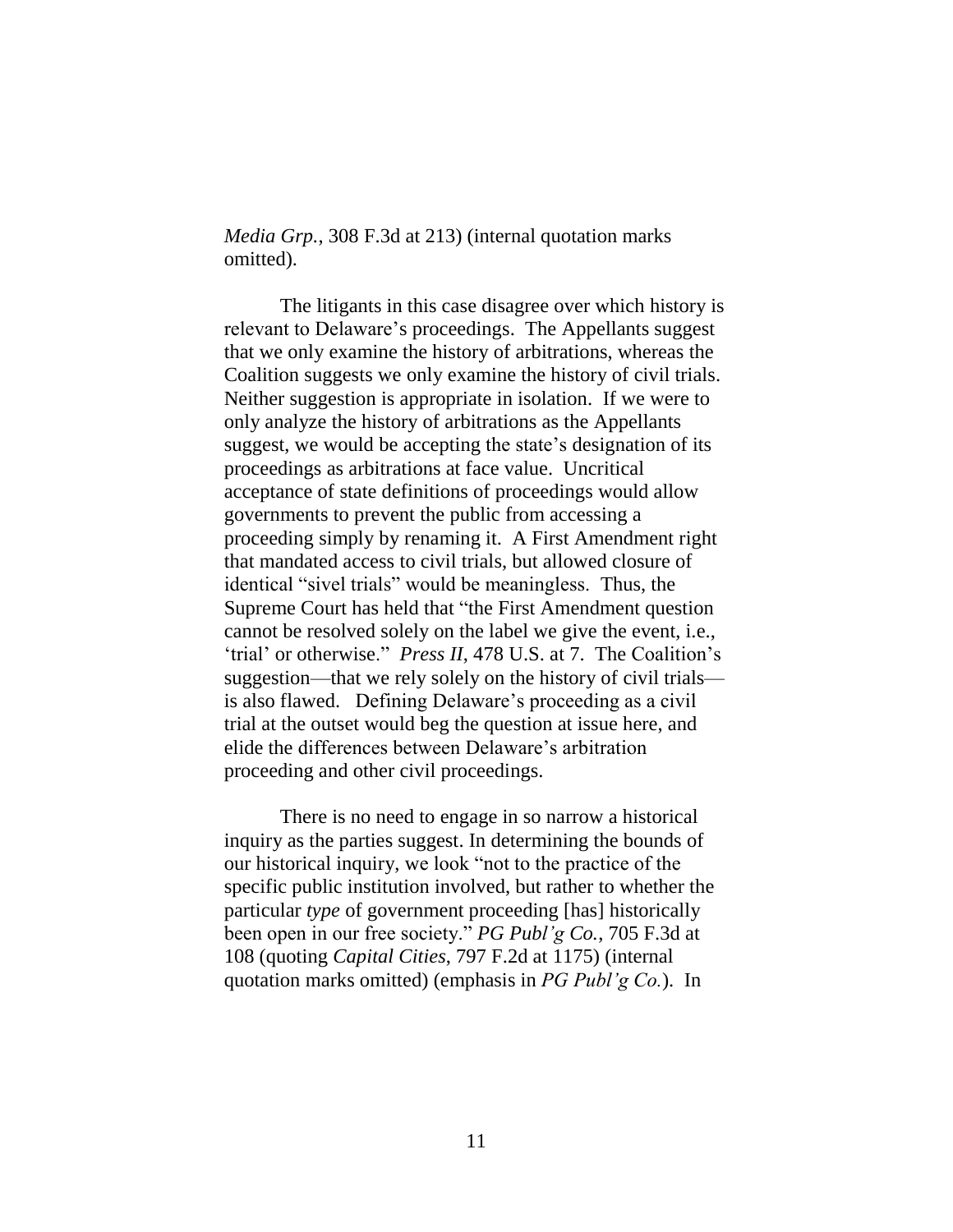prior public access cases we have defined the type of proceeding broadly, and have often found "wide-ranging" historical inquiries helpful to our analysis of the First Amendment right of public access. *Id.* Thus in *North Jersey Media Group*, a case involving deportation hearings, we considered the entire history of access to "political branch proceedings." *N. Jersey Media Grp.*, 308 F.3d at 209. We exercised a similarly broad approach in *PG Publishing Company*, a case involving a challenge to a state statute restricting access to polling places in which we analyzed "not just the act of voting, but also the act of entering the polling place and signing in to vote." *See PG Publ'g Co.*, 705 F.3d at 109.

Following this broad historical approach, we find that an exploration of both civil trials and arbitrations is appropriate here. Exploring both histories avoids begging the question and allows us to fully consider the "judgment of experience." *Press II*, 478 U.S. at 11 (internal quotation marks omitted).

### *1. Civil Trials and the Courthouse*

As we explained in *Publicker*, there is a long history of access to civil trials. *See Publicker*, 733 F.2d at 1068-70. The English history of access dates back to the Statute of Marlborough passed in 1267, which required that "all Causes . . . to be heard, ordered, and determined before the Judges of the King's Courts [were to be heard] *openly* in the King's Courts." *Id.* at 1068 (citing 2 EDWARD COKE, INSTITUTES OF THE LAWS OF ENGLAND 103 (6th ed. 1681)) (emphasis in *Publicker*). This tradition of openness continued in English Courts for centuries, ensuring that evidence was delivered "" in the open Court and in the Presence of the Parties, their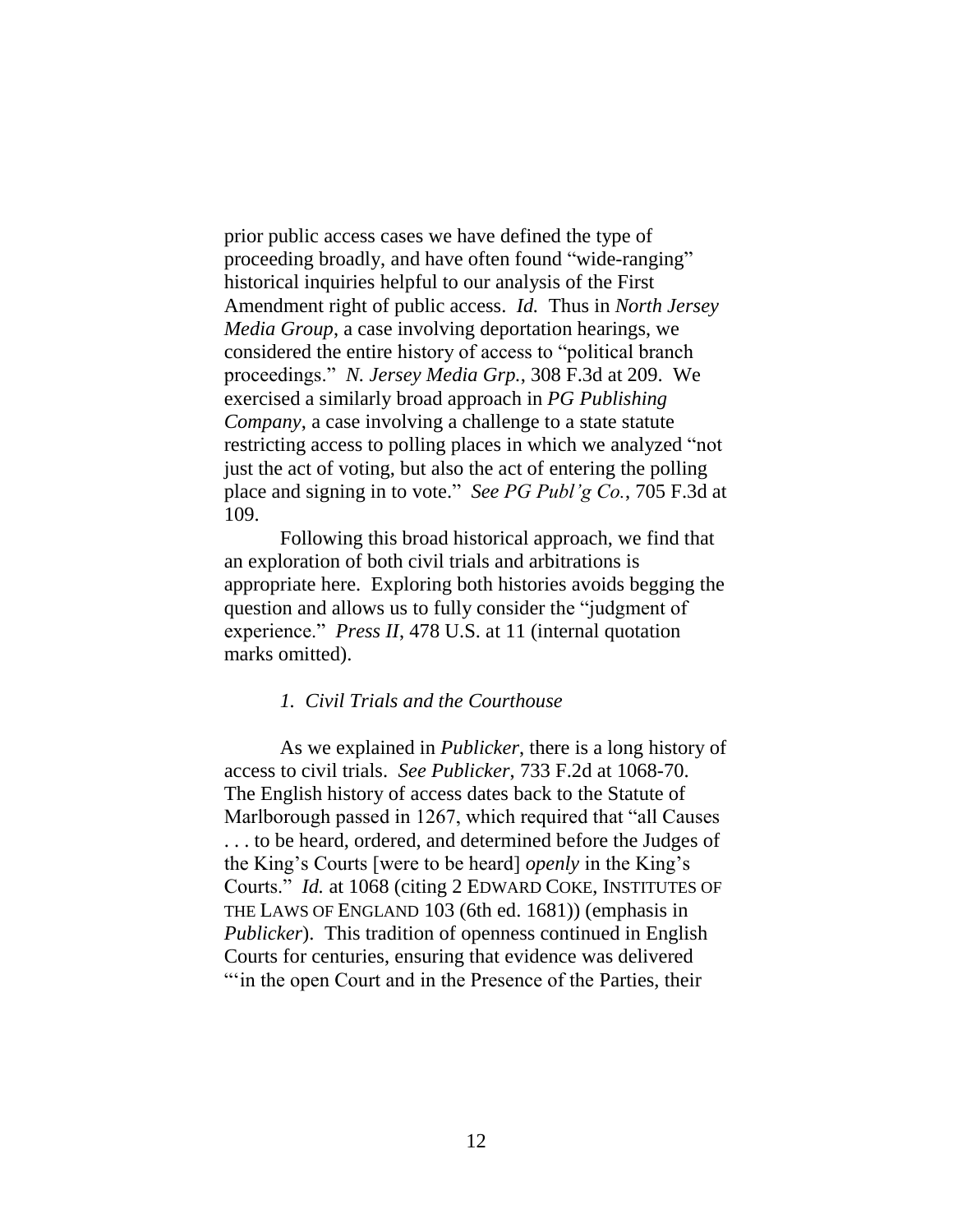Attorneys, Council, and all By-standers, and before the Judge and Jury . . . .'" *Id.* (quoting MATTHEW HALE, HISTORY OF THE COMMON LAW OF ENGLAND 163 (Charles M. Gray ed., U. Chicago Press 1971) (1713)). Thus, "'one of the most conspicuous features of English justice, that *all* judicial trials are held in open court, to which the public have free access, . . . appears to have been the rule in England from time immemorial.'" *Id.* at 1069 (quoting EDWARD JENKS, THE BOOK OF ENGLISH LAW 73-74 (6th ed. 1967)).

This tradition of access to trials and the courthouse was adopted by the American colonies and preserved after the American Revolution. *See id*. Courthouses served a central place in colonial life, encouraging "the active participation of community members" in shaping the "local practice of justice." Norman W. Spaulding, *The Enclosure of Justice: Courthouse Architecture, Due Process, and the Dead Metaphor of Trial*, 24 YALE J.L. & HUMAN. 311, 318-19 (2012). As courthouses grew increasingly elaborate in the late-eighteenth century, they continued to encourage public viewing, albeit in more formal surroundings. *See id.* at 329- 32. The courtroom also maintained its important public role: "[w]ith juries, spectators from the community, and press all present," the courtroom "became a public state—a familiar, indeed immediately recognizable enclosure, in which the process of rights definition was made public . . . ." *Id.* at 332.

Today, civil trials and the court filings associated with them are generally open to the public. *Id; see, e.g.*, Del. Ch. R.  $5.1(g)(1)$ . The courthouse, courtroom, and trial remain essential to the way the public conceives of and interacts with the judicial system. *See* David Ray Papke, *The Impact of Popular Culture on American Perceptions of the Courts*, 82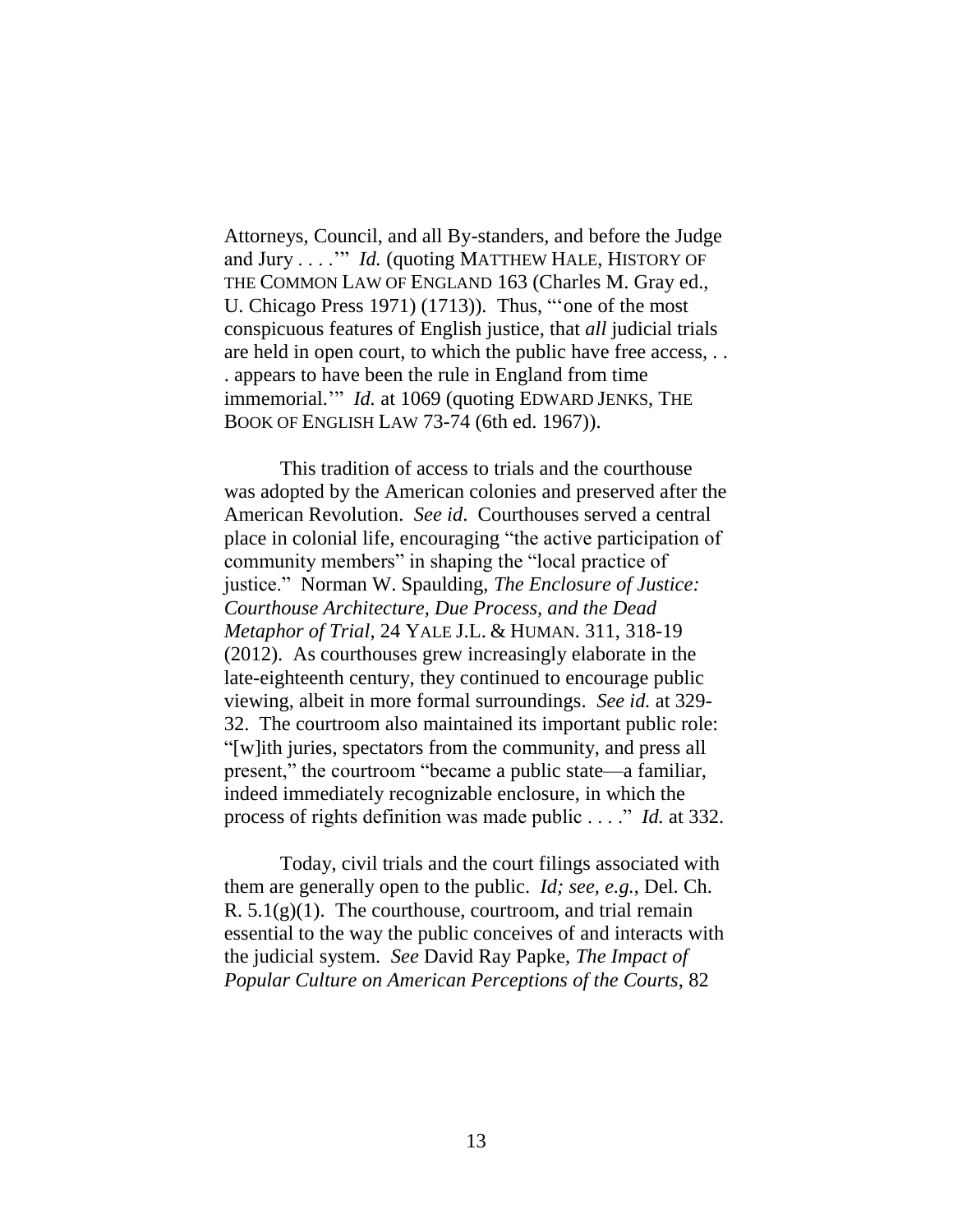Ind. L.J. 1225, 1233-34 (2007); *see also* Spaulding, 24 YALE J.L. & HUMAN. at 342.

#### *2. Arbitrations*

Arbitrations also have a long history. Written records of proceedings resembling arbitrations have been found in England as early as the twelfth century. *See* 1 MARTIN DOMKE ET AL., DOMKE ON COMMERCIAL ARBITRATION § 2:5 (3d ed. 2011); 1 IAN R. MACNEIL ET AL., FEDERAL ARBITRATION LAW: AGREEMENTS, AWARDS, AND REMEDIES UNDER THE FEDERAL ARBITRATION ACT § 4.2.1 (1999). Early arbitrations involved community participation, and evidence suggests that they took place in public venues. *See* Edward Powell, *Settlement of Disputes by Arbitration in Fifteenth-Century England*, 2 LAW & HIST. REV. 21, 29, 33- 34 (1984); *see generally* LETTERS AND PAPERS OF JOHN SHILLINGFORD, MAYOR OF EXETER 1447-50 at 8 (Stuart A. Moore ed., 1871) (detailing arbitration proceeding overseen by chancellor and judges). The use of arbitrations to resolve private disputes, however, was limited by English precedent, which prevented the enforcement of binding agreements to arbitrate. *See* MACNEIL § 4.2.2.

In the American colonies, arbitrations provided a way for colonists who harbored "suspicion of law and lawyers" to resolve disputes in their communities in a "less public and less adversarial" way. JEROLD S. AUERBACH,JUSTICE WITHOUT LAW?: RESOLVING DISPUTES WITHOUT LAWYERS 4 (1983); Bruce H. Mann, *The Formalization of Informal Law: Arbitration Before the American Revolution*, 59 N.Y.U. L. Rev. 443, 454 (1984). By the eighteenth century, however, arbitrations adopted increasingly formal procedures,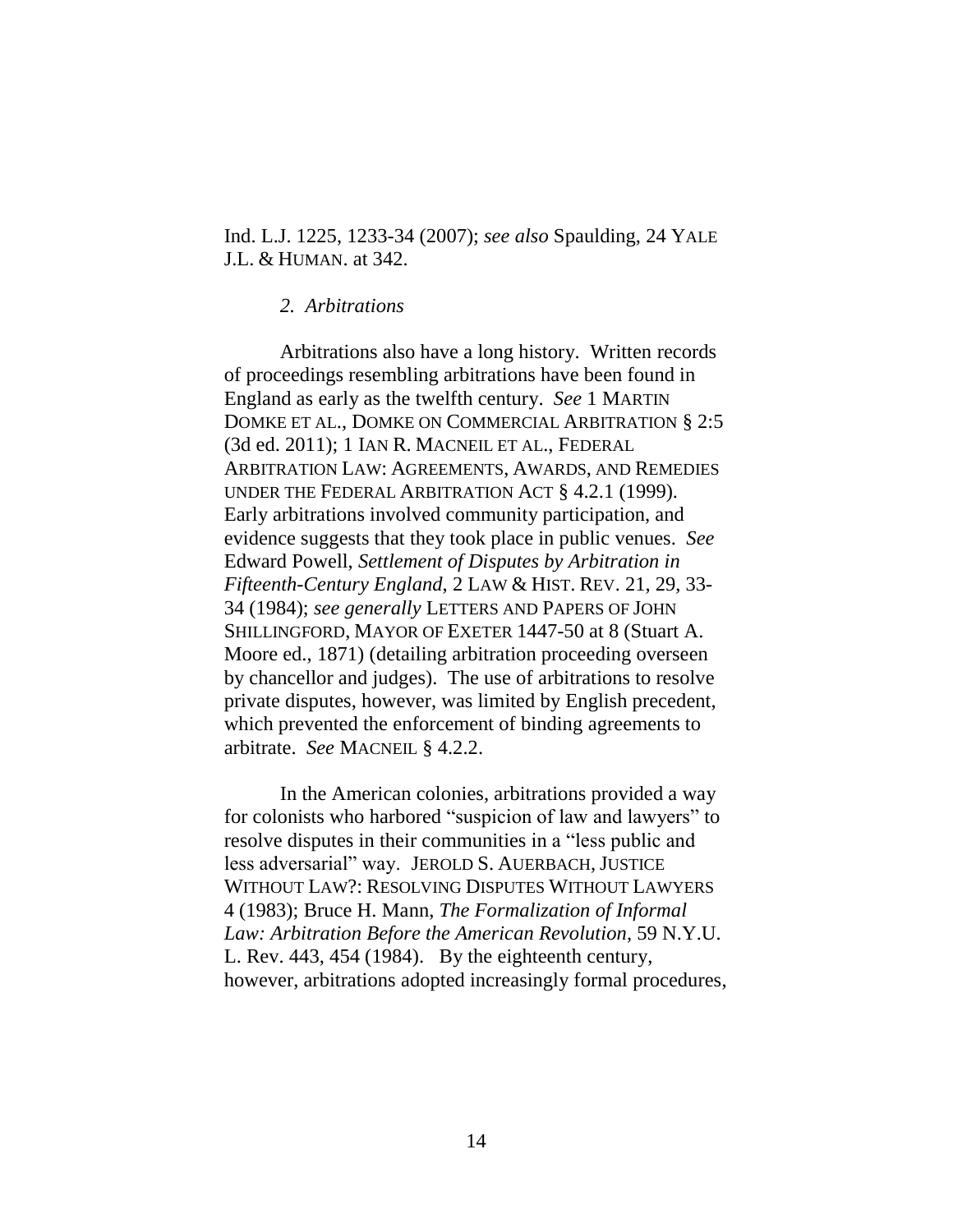and at least some appear to have taken place in public. *See* Mann, *The Formalization of Informal Law* at 468.

As the American economy grew, disputes over business transactions led to the further development of arbitration proceedings. These proceedings were occasionally supervised by a member of the judiciary "not acting in his official capacity." *Id.* at 475. The popularity of commercial arbitration, however, was limited by precedent that made agreements to arbitrate essentially unenforceable. *See* MACNEIL § 4.3.2; *see also* Amalia D. Kessler, *Deciding Against Conciliation: The Nineteenth-Century Rejection of a European Transplant and the Rise of a Distinctively American Ideal of Adversarial Adjudication*, 10 THEORETICAL INQUIRES L. 423, 445-46 (2009). It was not until the passage of New York's Arbitration Act of 1920 and the Federal Arbitration Act of 1925, that arbitration agreements began to be treated by the courts like ordinary contracts. DOMKE § 2:8; *see also* MACNEIL § 4.1.2. These arbitration acts allowed private arbitration to take on the important role it now serves in resolving commercial disputes. *See* MACNEIL §§ 5.3, 5.4.

Modern arbitration law has led to the development of an industry devoted to offering arbitration services. Groups such as the American Arbitration Association and JAMS, Inc. facilitate arbitration by appointing arbitrators, organizing hearings, and setting arbitration standards. *See* Stephen Hayford & Ralph Peeples, *Commercial Arbitration in Evolution: An Assessment and Call for Dialogue*, 10 OHIO ST. J. ON DISP. RESOL. 343, 362-68 (1995). These arbitrations, unlike some of their antecedents, are distinctly private. Parties engaged in arbitration must pay both for the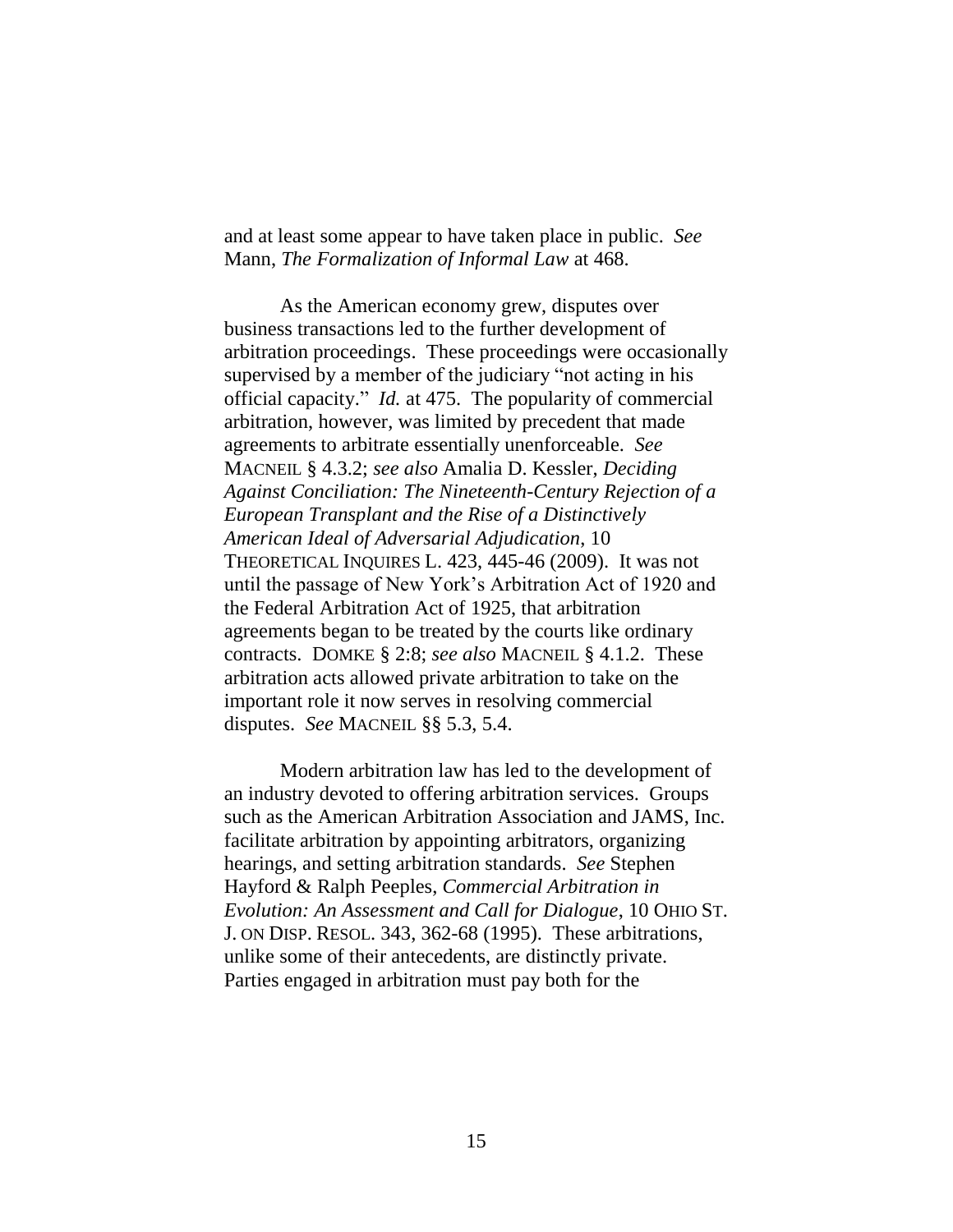arbitrations and for the space in which the arbitrations occur, and they usually choose to close their arbitrations to the public. *See* Michael Collins, *Privacy and Confidentiality in Arbitration Proceedings*, 30 TEX. INT'L L.J. 121, 122 (1995). *But see* 3 MACNEIL ET AL., FEDERAL ARBITRATION LAW § 32.6.1 (1999) (noting that parties can elect to allow access to proceedings).

Although modern arbitration is dominated by private actors, a number of jurisdictions offer alternative dispute resolution procedures as a supplement to civil litigation. *See generally* Yishai Boyarin, *Court-Connected ADR—A Time of Crisis, A Time of Change*, 50 FAM. CT. REV. 377 (2012). These procedures are sometimes called arbitrations, but unlike private arbitrations, they are usually non-binding, and can sometimes be initiated without the parties' consent. *See* Amy J. Schmitz, *Nonconsensual + Nonbinding = Nonsensical? Reconsidering Court-Connected Arbitration Programs*, 10 CARDOZO J. CONFLICT RESOL. 587, 588-89, 618 (2009).

The history of arbitration thus reveals a mixed record of openness. Although proceedings labeled arbitrations have sometimes been accessible to the public, they have often been closed, especially in the twentieth century. This closure, however, can be explained by the private nature of most arbitrations. Confidentiality is a natural outgrowth of the status of arbitrations as private alternatives to governmentsponsored proceedings. Indeed, we would be surprised to find that private arbitrations—taking place before private arbitrators in private venues—had historically been accessible to the public.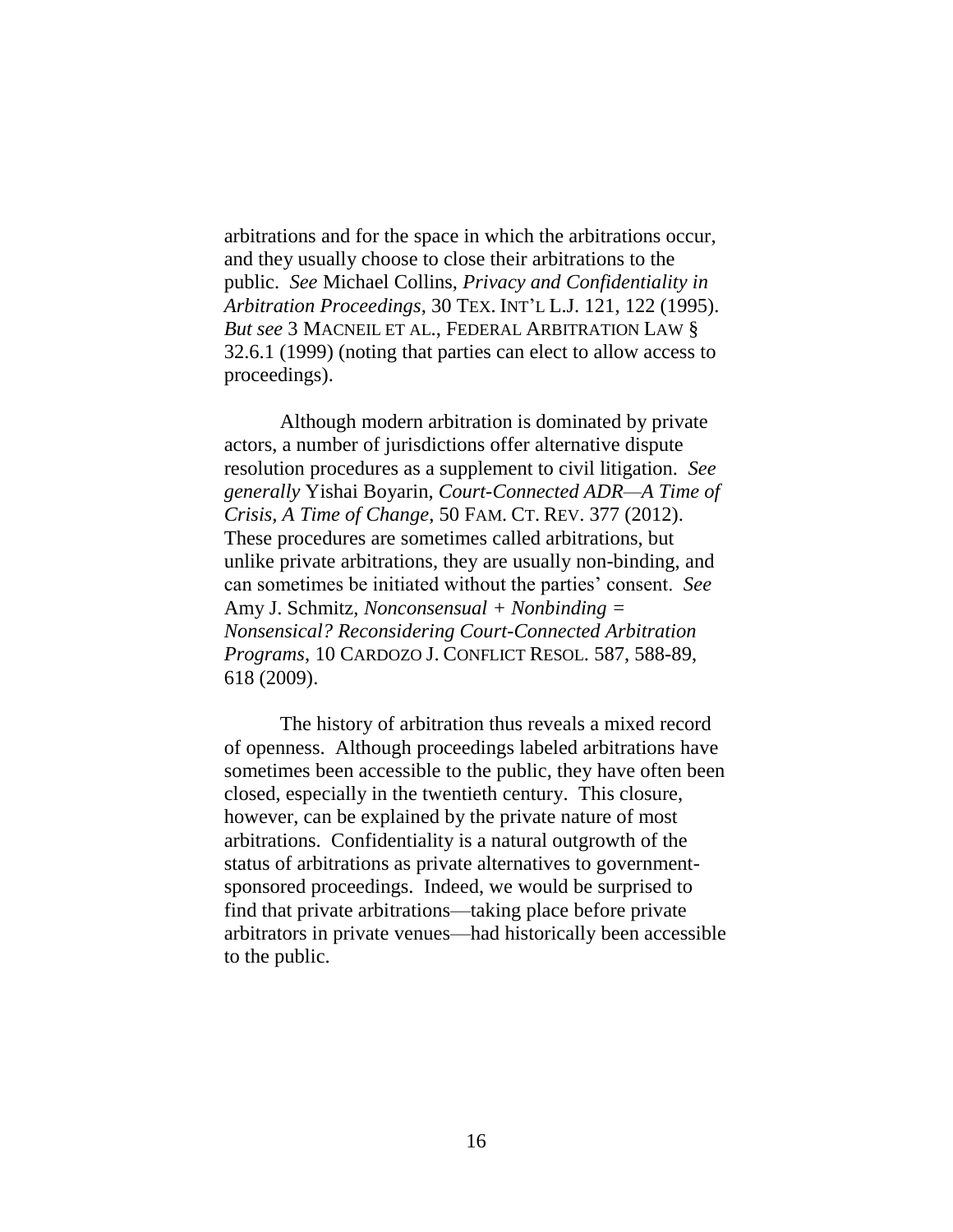Taking the private nature of many arbitrations into account, the history of civil trials and arbitrations demonstrates a strong tradition of openness for proceedings like Delaware's government-sponsored arbitrations. Proceedings in front of judges in courthouses have been presumptively open to the public for centuries. History teaches us not that all arbitrations must be closed, but that arbitrations with non-state action in private venues tend to be closed to the public.<sup>2</sup> Although Delaware's governmentsponsored arbitrations share characteristics such as informality, flexibility, and limited review with private arbitrations, they differ fundamentally from other arbitrations because they are conducted before active judges in a courthouse, because they result in a binding order of the Chancery Court, and because they allow only a limited right of appeal.

When we properly account for the type of proceeding that Delaware has instituted—a binding arbitration before a judge that takes place in a courtroom—the history of openness is comparable to the history that this court described in *Publicker* and the Supreme Court found in *Richmond*

 $\overline{a}$ 

 $2$  Understood in this way, the closure of private arbitrations is only of questionable relevance. Meetings by private organizations, for example, are usually closed to the public, yet we did not consider this history of closure when we found a First Amendment right of public access to city planning commissions. *See Whiteland Woods, L.P. v. Twp. of W. Whiteland*, 193 F.3d 177 (3d Cir. 1999). Nor did we consider the history of access to votes undertaken by private organizations, when we examined the history of the voting process. *See PG Publ'g Co.*, 705 F.3d at 110.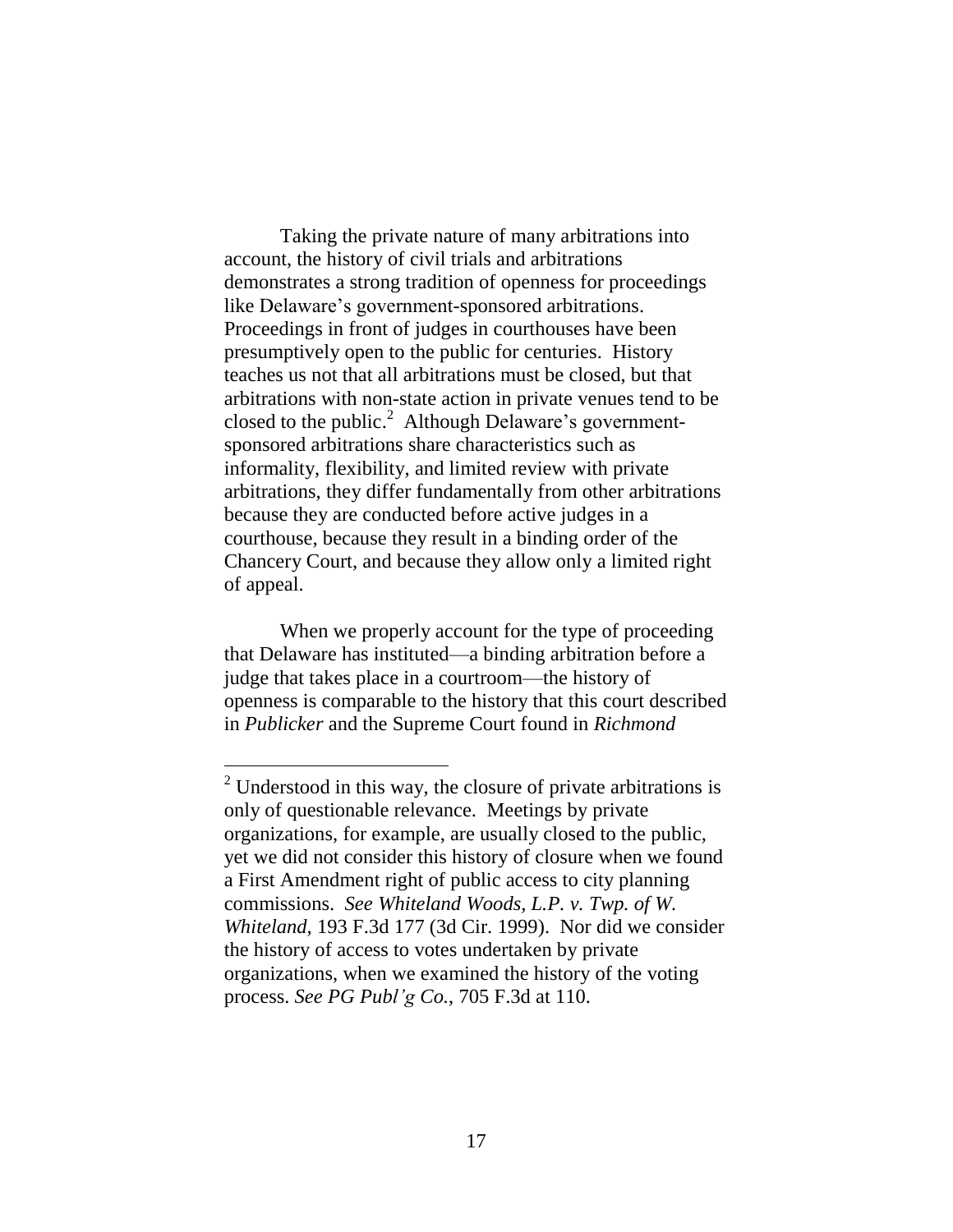*Newspapers*. Thus, unlike the "recent-and rebuttableregulatory (sic) presumption" of openness in deportation hearings we examined in *North Jersey Media Group*, 308 F.3d at 213, or the "long-standing trend away from openness" in the electoral process we found in *PG Publishing Co.*, 705 F.3d at 110, the right of access to government-sponsored arbitrations is deeply rooted in the way the judiciary functions in a democratic society. Our experience inquiry therefore counsels in favor of granting public access to Delaware's proceeding because both the "place and process" of Delaware's proceeding "have historically been open to the press and general public." *Press II*, 478 U.S. at 8.

### B. Logic

Under the logic prong of the experience and logic test we examine whether "access plays a significant positive role in the functioning of the particular process in question." *Id.* We consider both the positive role that access plays, and also "the extent to which openness impairs the public good." *N. Jersey Media Grp.*, 308 F.3d at 202.

> We have recognized that public access to judicial proceedings provides many benefits, including [1] promotion of informed discussion of governmental affairs by providing the public with the more complete understanding of the [proceeding]; [2] promotion of the public perception of fairness which can be achieved only by permitting full public view of the proceedings; [3] providing a significant community therapeutic value as an outlet for community concern, hostility and emotion; [4]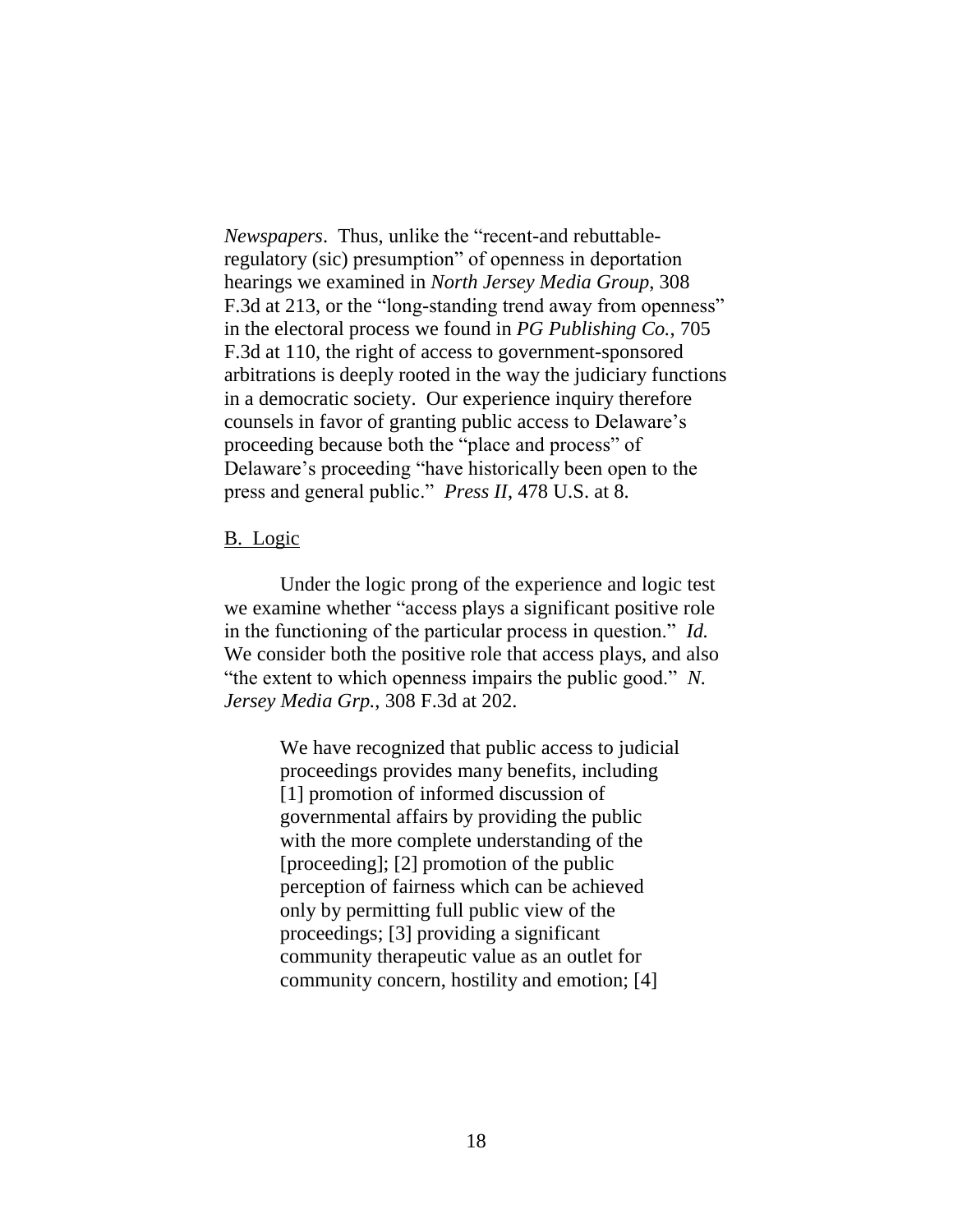serving as a check on corrupt practices by exposing the [proceeding] to public scrutiny; [5] enhancement of the performance of all involved; and [6] discouragement of [fraud].

*PG Publ'g Co.*, 705 F.3d at 110-11 (quoting *Simone*, 14 F.3d at 839). All of these benefits would accrue with the opening of Delaware's proceeding. Allowing public access to statesponsored arbitrations would give stockholders and the public a better understanding of how Delaware resolves major business disputes. Opening the proceedings would also allay the public's concerns about a process only accessible to litigants in business disputes who are able to afford the expense of arbitration. In addition, public access would expose litigants, lawyers, and the Chancery Court judge alike to scrutiny from peers and the press. Finally, public access would discourage perjury and ensure that companies could not misrepresent their activities to competitors and the public.

The benefits of openness weigh strongly in favor of granting access to Delaware's arbitration proceedings. In comparison, the drawbacks of openness that Appellants cite are relatively slight. First, Appellants contend that confidentiality is necessary to protect "patented information, trade secrets, and other closely held information." Appellants' Br. at 60. This information, however, is already protected under Delaware Chancery Court Rule 5.1, which provides for the confidential filing of documents, including "trade secrets; sensitive proprietary information; [and] sensitive financial, business, or personnel information" when "the public interest in access to Court proceedings is outweighed by the harm that public disclosure of sensitive, non-public information would cause." Del. Ch. R. 5.1(b)(2).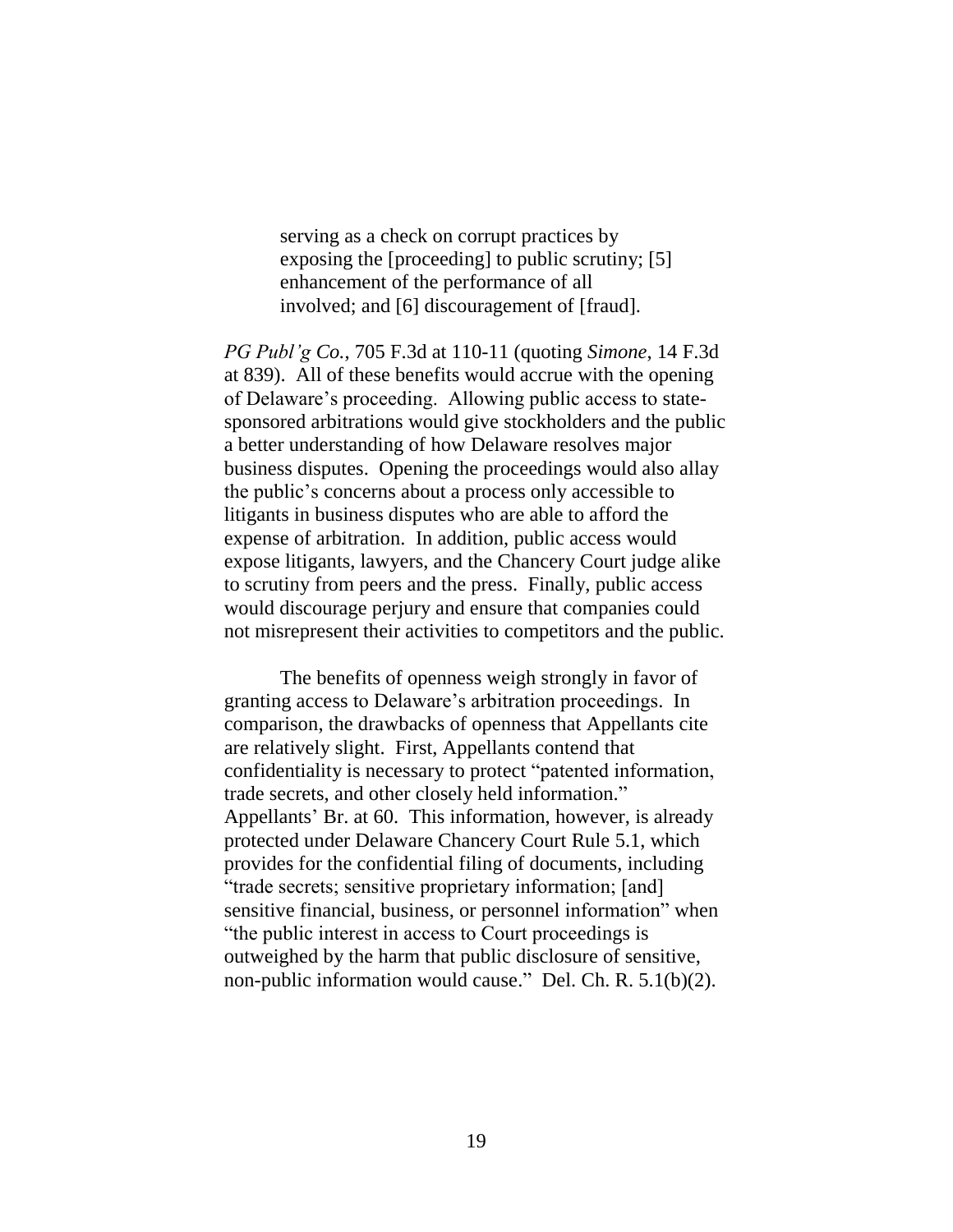These tailored protections are compatible with the First Amendment right of public access. *See Seattle Times Co. v. Rhinehart*, 467 U.S. 20, 33-36 (1984).

Second, Delaware argues that confidentiality is necessary to prevent the "'loss of prestige and goodwill'" that disputants would suffer in open proceedings. Appellants' Br. at 60 (quoting J. Noble Braden, *Sound Rules and Administration in Arbitration*, 83 U. PA. L. REV. 189, 195 (1934)). Although the loss of prestige and goodwill may be unpleasant for the parties involved, it would not hinder the functioning of the proceeding, nor impair the public good. As we have previously held, the exposure of parties to public scrutiny is one of the central benefits of public access. *See, e.g., PG Publ'g Co.*, 705 F.3d at 110-11.

The Appellants' third argument is that privacy encourages a "less hostile, more conciliatory approach." *See* Appellants' Br. at 61 (citing ALAN SCOTT RAU ET AL., PROCESSES OF DISPUTE RESOLUTION: THE ROLE OF LAWYERS 601 (3d ed. 2002)). This may sometimes be true, but even private binding arbitrations can be contentious. *See* Raymond G. Bender, Jr., *Arbitration—An Ideal Way to Resolve High-Tech Industry Disputes*, 65 DISP. RESOL. J. 44, 49 (2010) ("[A]dvocates seeking to achieve the best outcomes for their clients have interjected litigation-like techniques into arbitration—contentious advocacy, uncontrolled discovery, aggressive motion practice, and other adversarial techniques aimed at achieving a 'leg-up' in the contest."). Moreover, informality, not privacy, appears to be the primary cause of the relative collegiality of arbitrations. *See* ALAN SCOTT RAU ET AL, PROCESSES OF DISPUTE RESOLUTION, 601 (1989) (citing "relative informality" of arbitration as reason for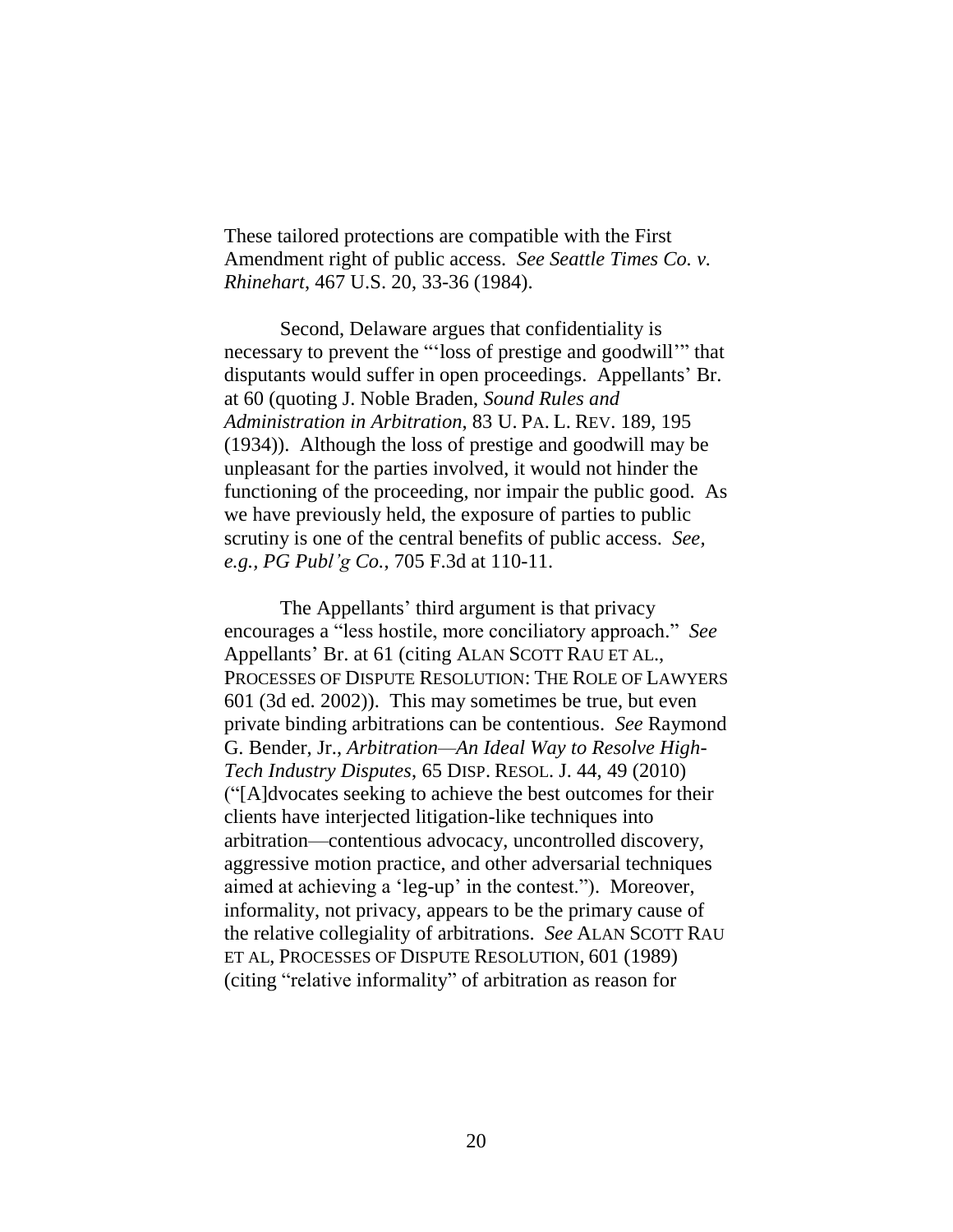reduced contentiousness); Christopher Baum, *The Benefits of Alternative Dispute Resolution in Common Interest Development Disputes*, 84 SAINT JOHN'S L. REV. 907, 925 (2010) ("Arbitration is also less contentious than litigation because the formal rules of evidence do not apply, unless the parties agree otherwise."). We therefore do not find that a possible reduction in conciliation caused by public access should weigh heavily in our analysis.

Finally, Appellants argue that opening the proceeding would effectively end Delaware's arbitration program. This argument assumes that confidentiality is the sole advantage of Delaware's proceeding over regular Chancery Court proceedings. But if that were true—if Delaware's arbitration were just a secret civil trial—it would clearly contravene the First Amendment right of access. On the contrary: as the Appellants point out in the rest of their brief, there are other differences between Delaware's government-sponsored arbitration and regular Chancery Court proceedings. Arbitrations are entered into with the parties' consent, the parties have procedural flexibility, and the arbitrator's award is subject to more limited review. Thus, disputants might still opt for arbitration if they would like access to Chancery Court judges in a proceeding that can be faster and more flexible than regular Chancery Court trials.<sup>3</sup>

<sup>&</sup>lt;sup>3</sup> Even if granting public access to Delaware's arbitrations were to limit their appeal, parties would still have two effective alternatives: private arbitration or public proceedings before the Chancery Court. Thus, Appellants' contention that allowing public access to Delaware's statesponsored arbitration proceedings would lead to a mass exodus of corporations is overstated.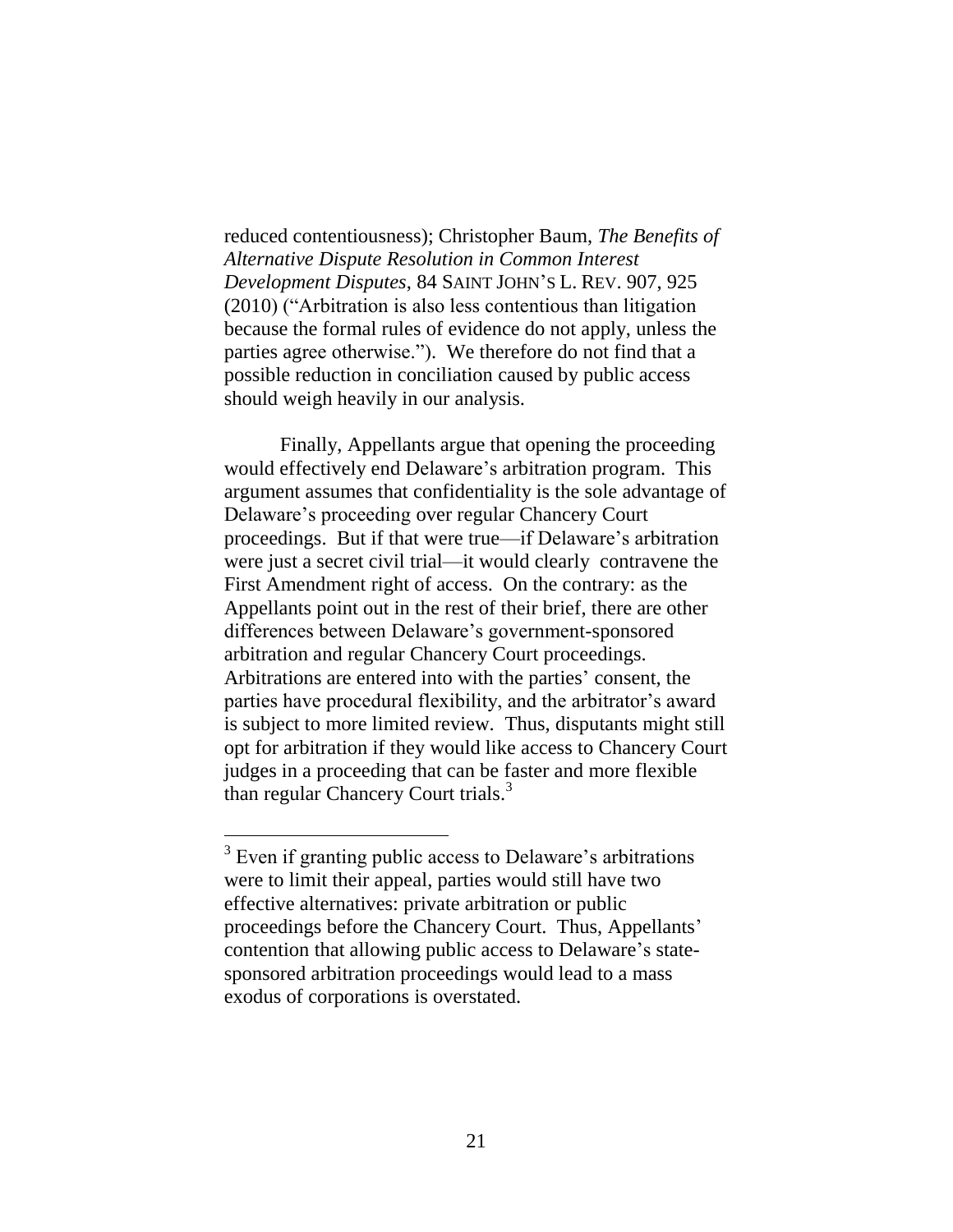I agree with Judge Roth on the virtues of arbitration. I cannot help but question why the Delaware scheme limits those virtues to litigants whose disputes involve an amount in controversy of at least a million dollars, and neither of whom is a consumer. One wonders why the numerous advantages set forth in Judge Roth's dissenting opinion (which apparently motivated the Delaware legislature) should not also be available to businesspersons with less than a million dollars in dispute. I see no explanation in Judge Roth's dissent for the limitation to rich businesspersons.

In her dissent, Judge Roth states that she believes that I do not appreciate the difference between adjudication and arbitration, *i.e.*, "that a judge in a judicial proceeding derives her authority from the coercive power of the state, while a judge serving as an arbitrator derives her authority from the consent of the parties." Indeed I do.

Delaware's proceedings are conducted by Chancery Court judges, in Chancery Court during ordinary court hours, and yield judgments that are enforceable in the same way as judgments resulting from ordinary Chancery Court proceedings. Delaware's proceedings derive a great deal of legitimacy and authority from the state. They would be far less attractive without their association with the state. Therefore, the interests of the state and the public in openness must be given weight, not just the interests of rich businesspersons in confidentiality.

Like history, logic weighs in favor of granting access to Delaware's government-sponsored arbitration proceedings. The benefits of access are significant. It would ensure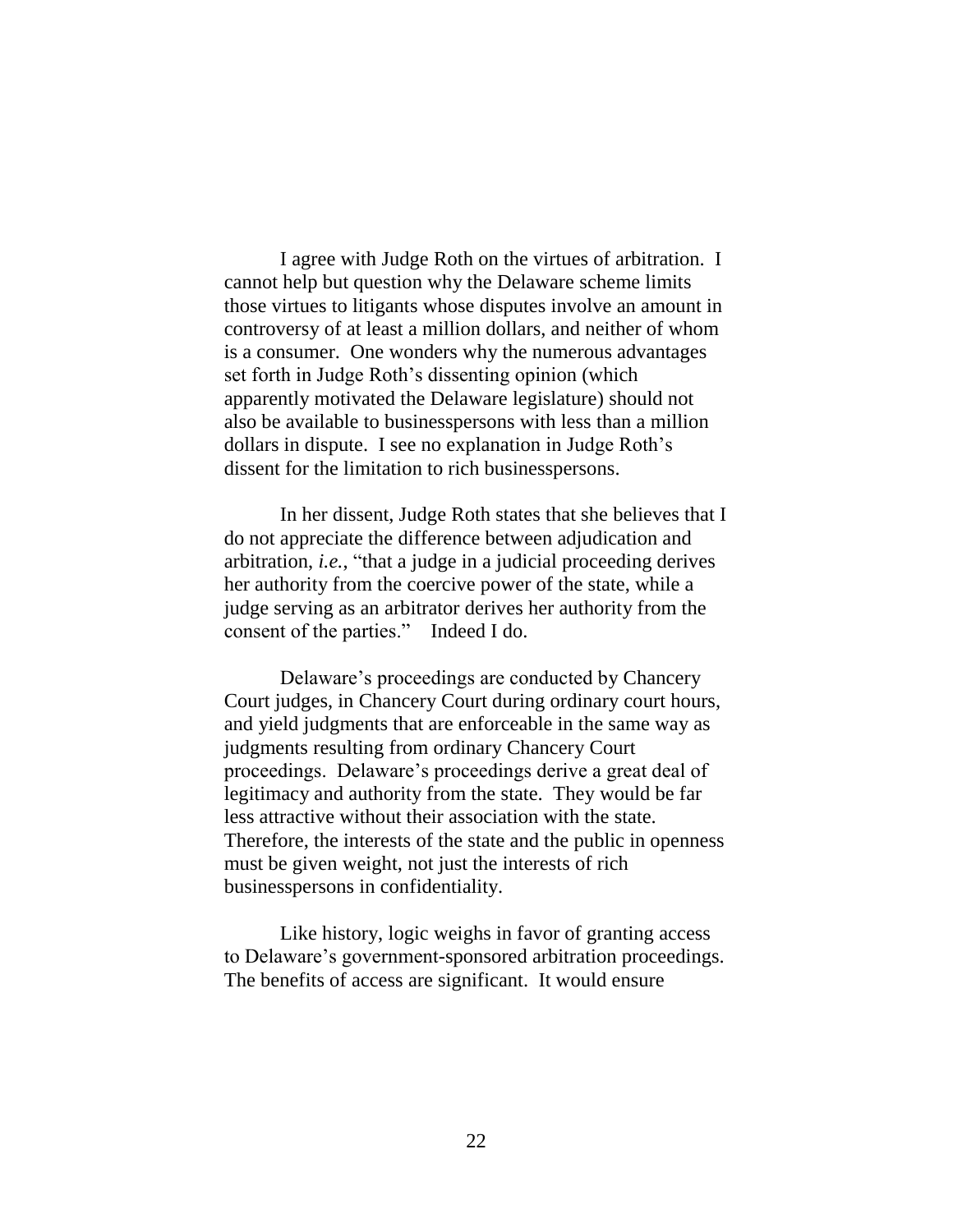accountability and allow the public to maintain faith in the Delaware judicial system. A possible decrease in the appeal of the proceeding and a reduction in its conciliatory potential are comparatively less weighty, and they fall far short of the "profound" security concerns we found compelling in *North Jersey Media Group*. *See* 308 F.3d at 220.

### **III.**

Because there has been a tradition of accessibility to proceedings like Delaware's government-sponsored arbitration, and because access plays an important role in such proceedings, we find that there is a First Amendment right of access to Delaware's government-sponsored arbitrations. We will therefore affirm the order of the District Court.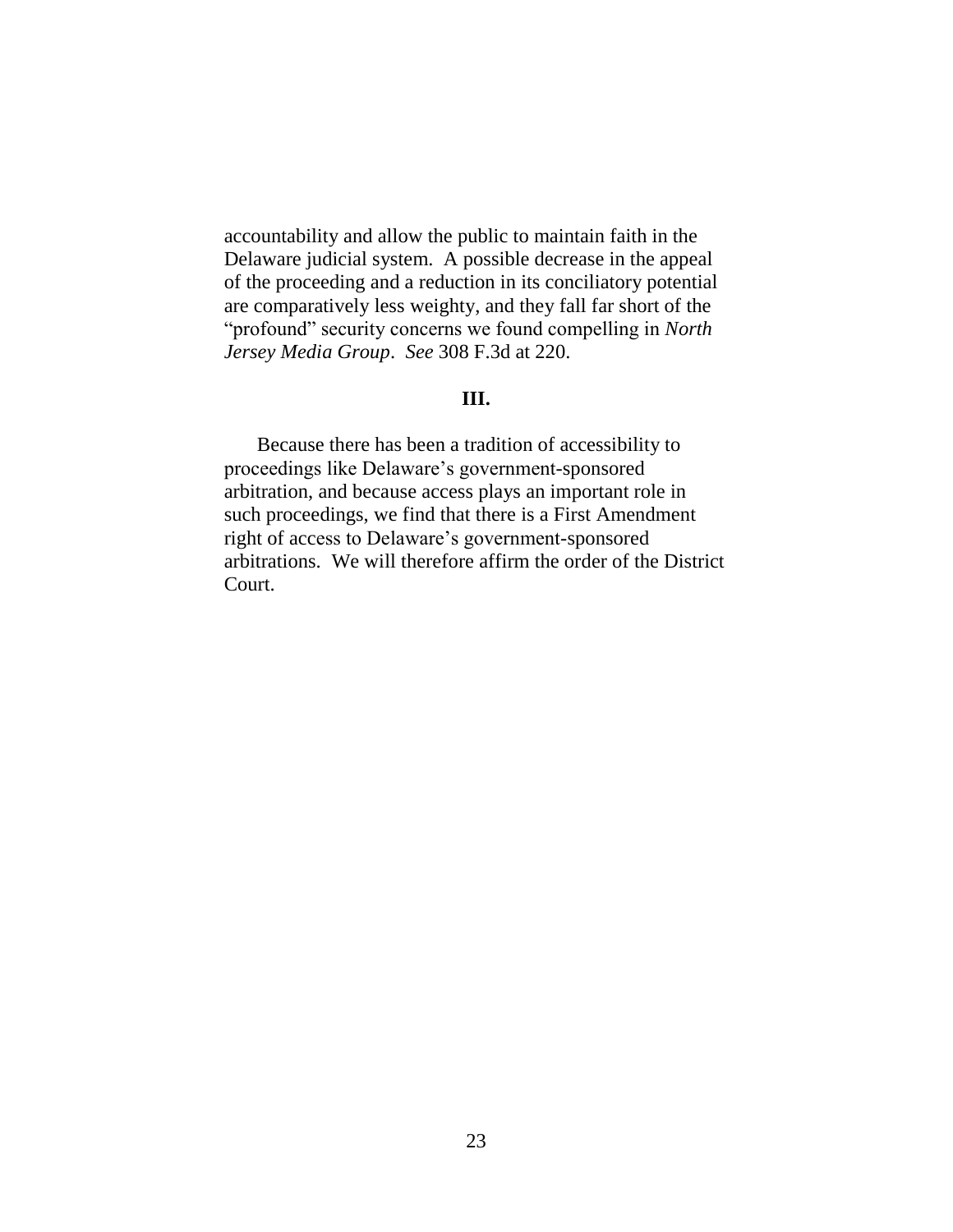# *Delaware Coalition for Open Government v. Strine*, No. 12- 3859 FUENTES, J., concurring:

Today we affirm the District Court's ruling, which concluded that "the right of access applies to the Delaware proceeding created by section 349 of the Delaware Code." *Del. Coal. for Open Gov't v. Strine*, 894 F. Supp. 2d 493, 504 (D. Del. 2012). Specifically, the District Court held that "the portions of [section 349] and [of] Chancery Court Rules 96, 97, and 98, which make the proceeding confidential, violate that right." *Id.* I agree. I write separately because, given that not all provisions of § 349 of the Delaware Code or the Chancery Court Rules relating to Judge-run arbitration proceedings are unconstitutional, I think it is necessary to be more specific than the District Court's order in pointing out those that are problematic and those that are not.

I begin with § 349(b), which provides for the confidentiality in arbitration proceedings for business disputes. This section states that:

> Arbitration proceedings shall be considered confidential and not of public record until such time, if any, as the proceedings are the subject of an appeal. In the case of an appeal, the record shall be filed by the parties with the Supreme Court in accordance with its rules, and to the extent applicable, the rules of the Court of Chancery.

Del. Code. Ann., tit. 10, § 349(b).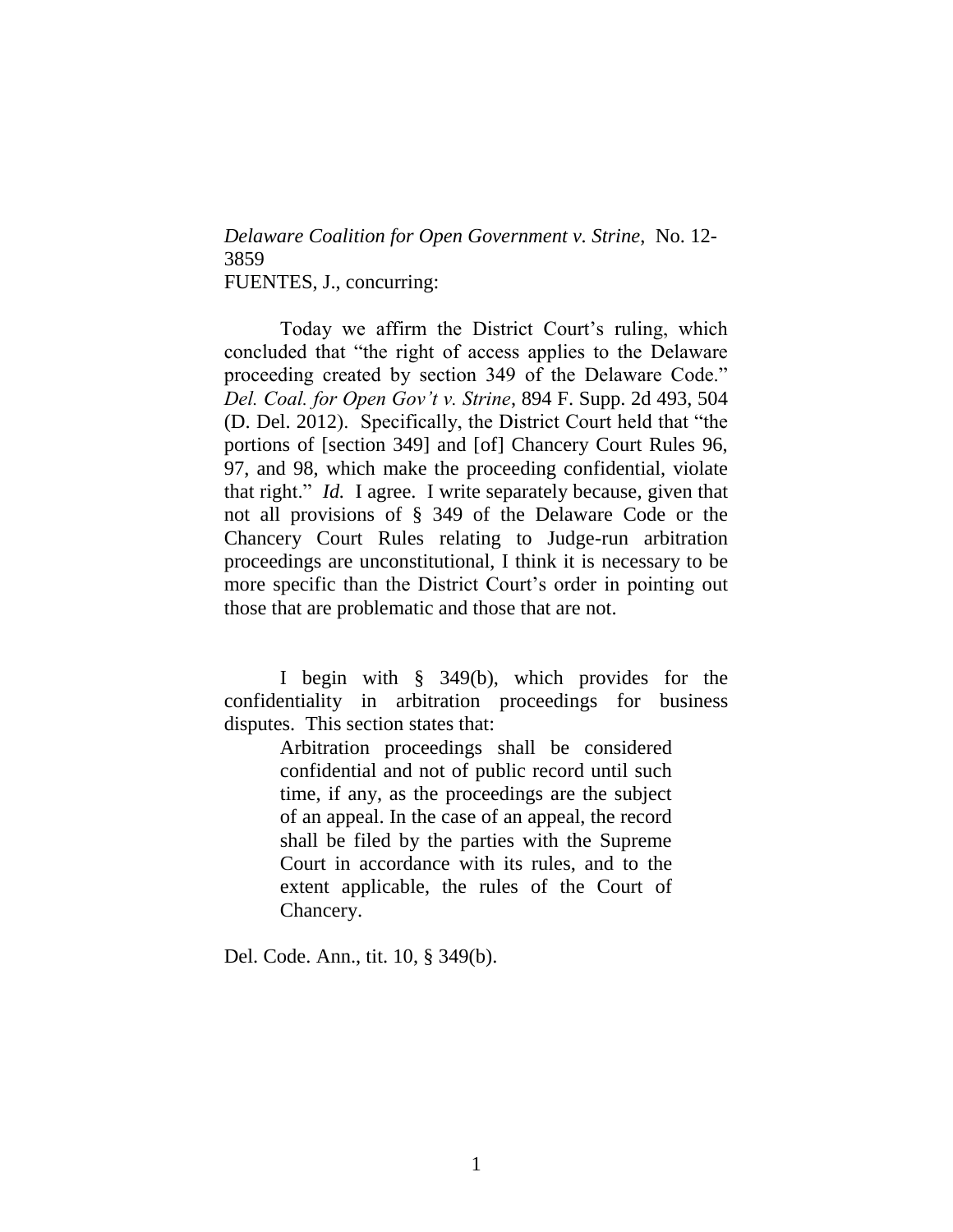I agree with Judge Sloviter that this provision violates the First Amendment right of public access and cannot stand. However, I see nothing wrong with the other provisions of this statute. I do not believe that  $\S$  349(a), granting the Chancery Court the power to arbitrate business disputes, or § 349(c), providing for the filing of "applications to vacate, stay, or enforce an [arbitral] order" with the Delaware Supreme Court, violate the public right of access when § 349(b) is removed from the statutory scheme.

Similarly, not all provision of the Court of Chancery Court Rules implementing § 349 arbitrations raise constitutional concerns. Chancery Court Rule 97(a)(4) provides:

> "The Register in Chancery will not include the petition [for arbitration] as part of the public docketing system. The petition and any supporting documents are considered confidential and not part of public record until such time, if any, as the proceedings are the subject of an appeal. In the case of an appeal, the record shall be filed by the parties with the Supreme Court in accordance with its Rules, and to the extent applicable, the Rules of this Court."

Chancery Court Rule 98(b) likewise provides that:

"Arbitration hearings are private proceedings such that only parties and their representatives may attend, unless all parties agree otherwise. An Arbitrator may not be compelled to testify in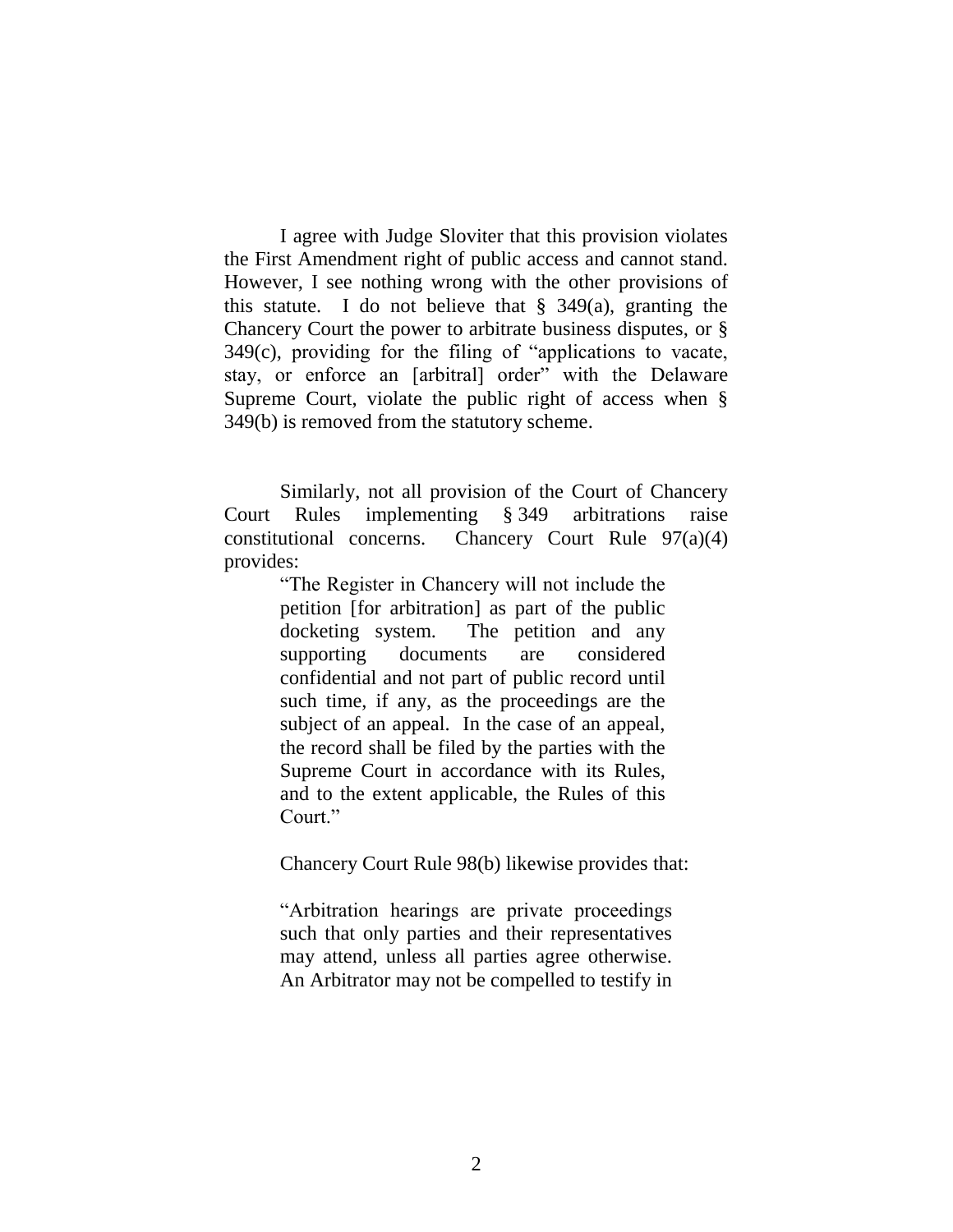any judicial or administrative proceeding concerning any matter relating to service as an Arbitrator. All memoranda and work product contained in the case files of an Arbitrator are confidential. Any communication made in or in connection with the arbitration that relates to the controversy being arbitrated, whether made to the Arbitrator or a party, or to any person if made at an arbitration hearing, is confidential. Such confidential materials and communications are not subject to disclosure in any judicial or administrative proceeding with the following exceptions: (1) where all parties to the arbitration agree in writing to waive the confidentiality, or (2) where the confidential materials and communications consist of statements, memoranda, materials, and other tangible evidence otherwise subject to discovery, which were not prepared specifically for use in the arbitration hearing.

Again, I agree with Judge Sloviter that these provisions violate the First Amendment, but I do not find any problem with the remainder of the Chancery Court Rules implementing the § 349 arbitrations. Chancery Court Rule 96, containing certain definitions, is in my view constitutional in its entirety. Similarly, the remaining portions of Rules 97 and 98, which provide for the scope of arbitration, the proper procedures for an arbitration, and the logistics of hearings and dispute resolution, pass constitutional muster when Rules  $97(a)(4)$  and  $98(b)$  are excised from the law.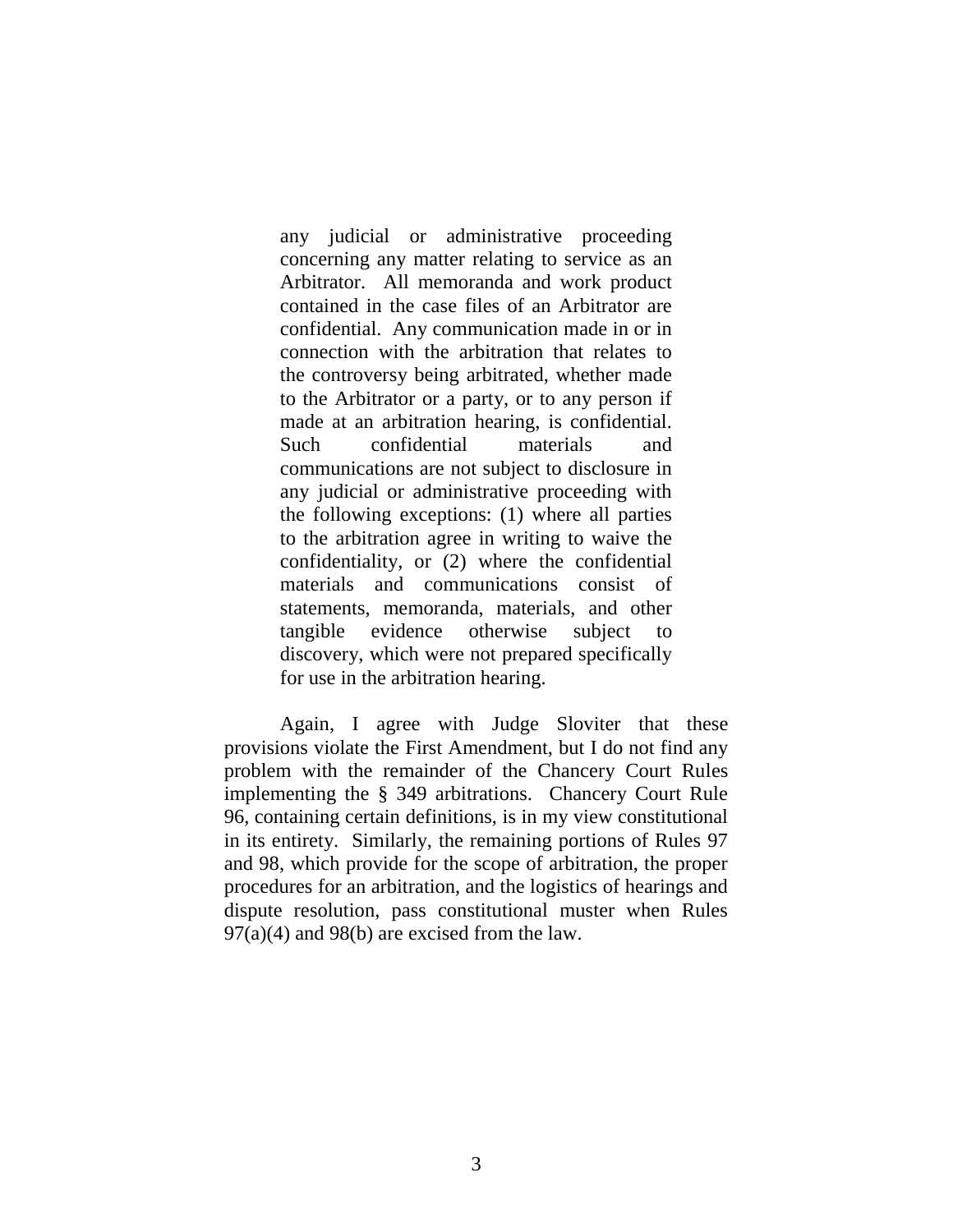"The unconstitutionality of a part of an Act does not necessarily defeat or affect the validity of its remaining provisions." *Champlin Ref. Co. v. Corp. Comm'n of Okla.*, 286 U.S. 210, 234 (1932). It is well-settled that we must "refrain from invalidating more of a statute than is necessary." *Regan v. Time, Inc.*, 468 U.S. 641, 652 (1984). Even when construing state laws "[w]e prefer . . . to enjoin only the unconstitutional applications of [a] statute while leaving other applications in force, or to sever its problematic portions." *Ayotte v. Planned Parenthood of Northern New England*, 546 U.S. 320, 328-29 (2006) (internal citation omitted).

The crux of today's holding is that the proceedings set up by § 349 violate the First Amendment because they are conducted outside the public view, not because of any problem otherwise inherent in a Judge-run arbitration scheme. Thus, Appellants are enjoined only from conducting arbitrations pursuant to § 349(b) of Title 10 of the Delaware Code or Rules 97(a)(4) and 98(b) of the Delaware Chancery Court. Nothing in today's decision should be construed to prevent sitting Judges of the Court of Chancery from engaging in arbitrations without those confidentiality provisions.

Appellants suggest that Judge-run arbitrations will not occur under § 349 unless they are conducted in private. This may be so, but neither Appellants nor the Delaware Legislature have presented us with an alternative confidential arbitration scheme sufficiently devoid of the air of official State-run proceeding that infects the system now before us, sufficient to pass constitutional muster. Nor have they otherwise suggested that we attempt to sever offending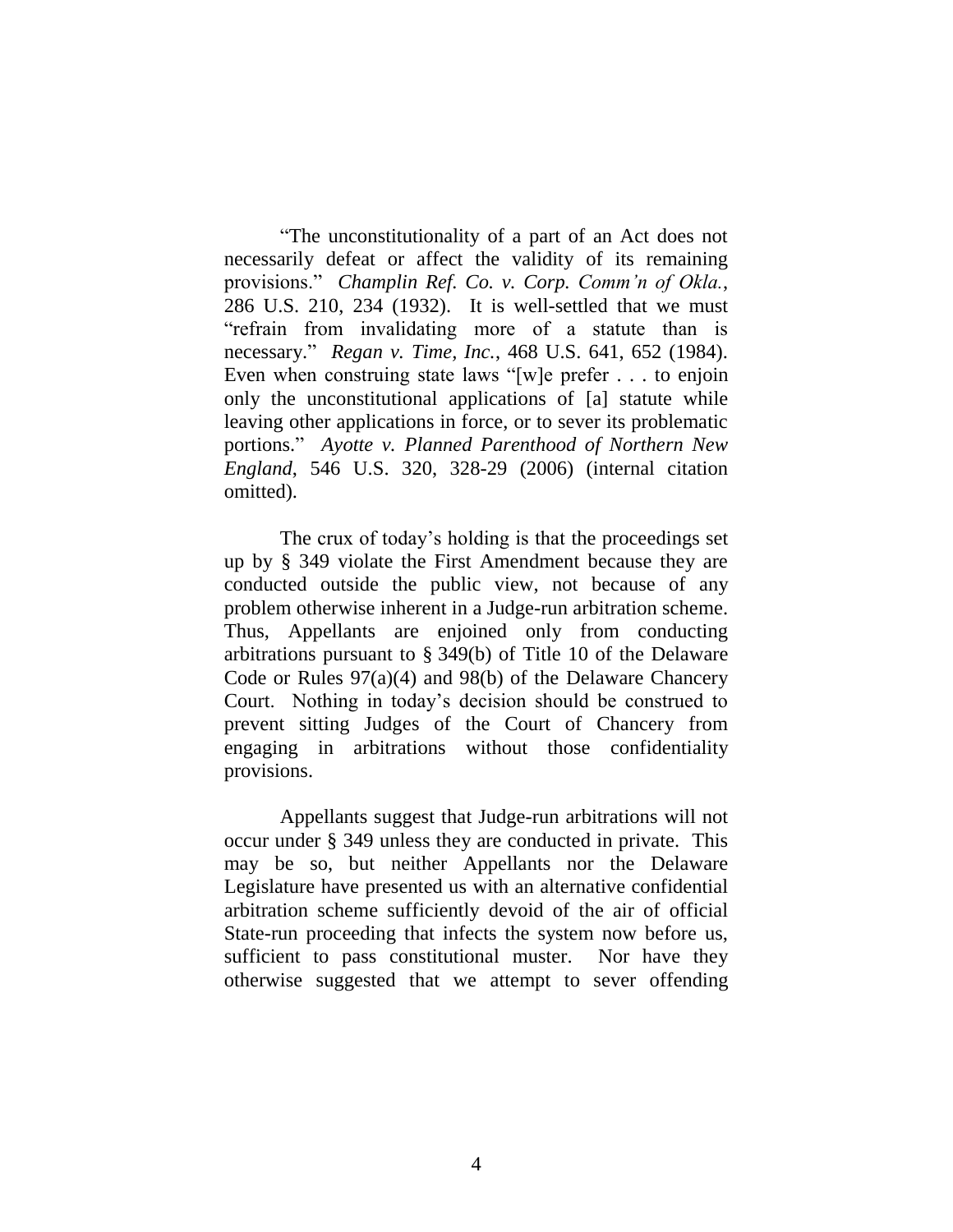portions of the statute to construct such an alternative. Thus, we have no occasion to consider if different arbitration schemes pass constitutional muster, and we are left with no choice other than to sever the confidentiality provisions. *See generally Alaska Airlines v. Brock*, 480 U.S. 678, 685 (1987) (explaining that a court may not sever a portion of a law unless it can conclude that "the statute created in its absence is legislation that [the Legislature] would . . . have enacted").

Appellants only severability argument is a very limited one, that invalidating the self-executing aspect of the arbitral awards, Del. Ch. R.  $98(f)(3)$ , is enough to cure any constitutional infirmity. But as Appellants themselves describe it, the procedure contemplated in Rule  $98(f)(3)$  is merely "a matter of convenience." Appellants' Reply Br. at 28. It eliminates the need to file the arbitral award in court, a step that is only significant if a party refuses to abide by an arbitrator's award, a rarely occurring contingency. For essentially the reasons stated in Judge Sloviter's opinion, the mere formality of filing that award in Court, which Rule 98(f)(3) skirts, does not alone alter the First Amendment right of access calculus one way or another.

But I reiterate that we do not express any view regarding the constitutionality of a law that may allow sitting Judges to conduct private arbitrations if the system set up by such a law varies in certain respects from the scheme before us today. Indeed, it is likely that the Delaware Legislature has at its disposal several alternatives should it wish to continue to pursue a scheme of Judge-run arbitrations.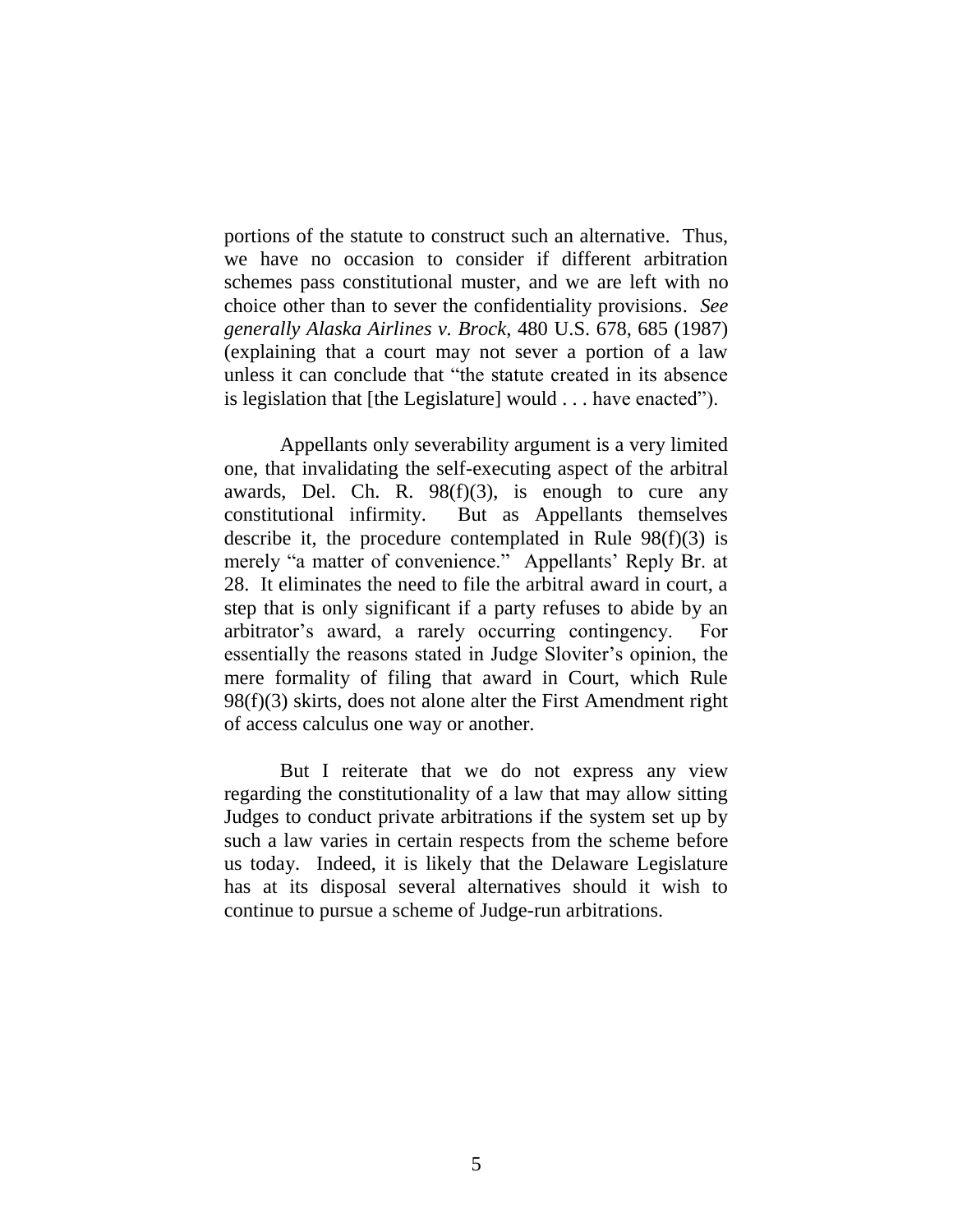With this understanding of the scope of today's decision, I join in Judge Sloviter's opinion and concur in the judgment.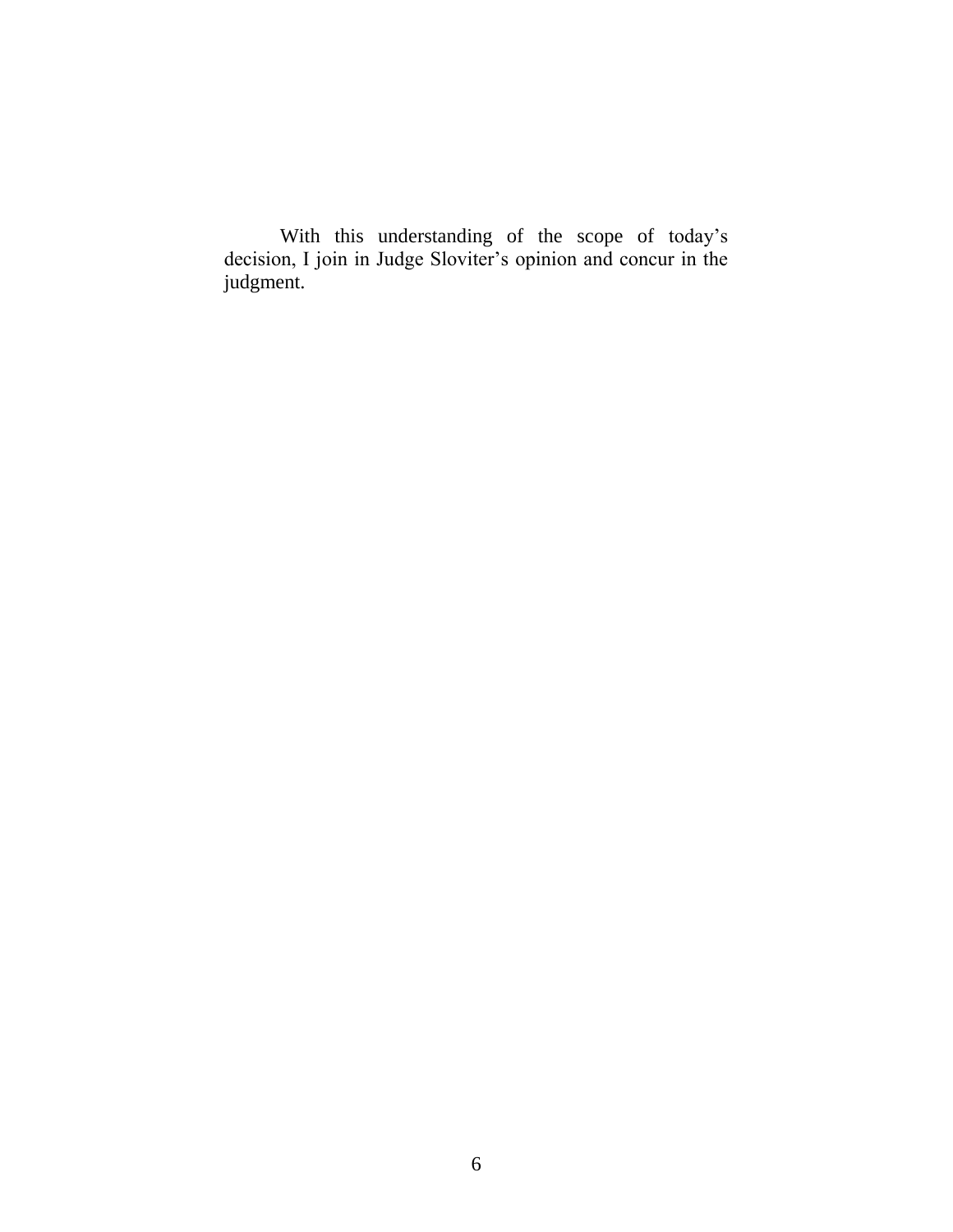ROTH, Circuit Judge, dissenting:

 $\overline{a}$ 

The use of arbitration as a method of resolving business and commercial disputes has been increasing both here and abroad. For example, the caseload of the American Arbitration Association's International Center for Dispute Resolution grew by almost 330 per cent between 1994 and  $2004<sup>1</sup>$  The number of requests for arbitration in the London Court of International Arbitration grew by 300 per cent in the last decade. $<sup>2</sup>$ </sup>

There are a number of factors that have caused this growth in arbitration. One is the importance of resolving disputes expeditiously. Businesses in this country and abroad need to get commercial conflicts resolved as quickly as possible so that commercial relations are not disrupted. Another factor in the growth of arbitration is the increase in commercial disputes between businesses located in different countries. In particular, non-U.S. companies, with no familiarity – or with too much familiarity – with the American judicial system, may prefer arbitration with the rules set by the parties to lengthy and expensive court proceedings. In addition, arbitration permits the proceedings

<sup>1</sup> Loukas Mistelis, *International Arbitration – Corporate Attitudes and Practices – 12 Perceptions Tested: Myths, Data and Analysis Research Report*, 15 Am. Rev. Int'l Arb. 525, 527 (2004).

<sup>2</sup> Compare London Court of International Arbitration's *Director General's Report* for 2001 with the *Director General's Reports* for 2010 and 2011, *available at*  http://www.lcia.org/LCIA/Casework\_Report.aspx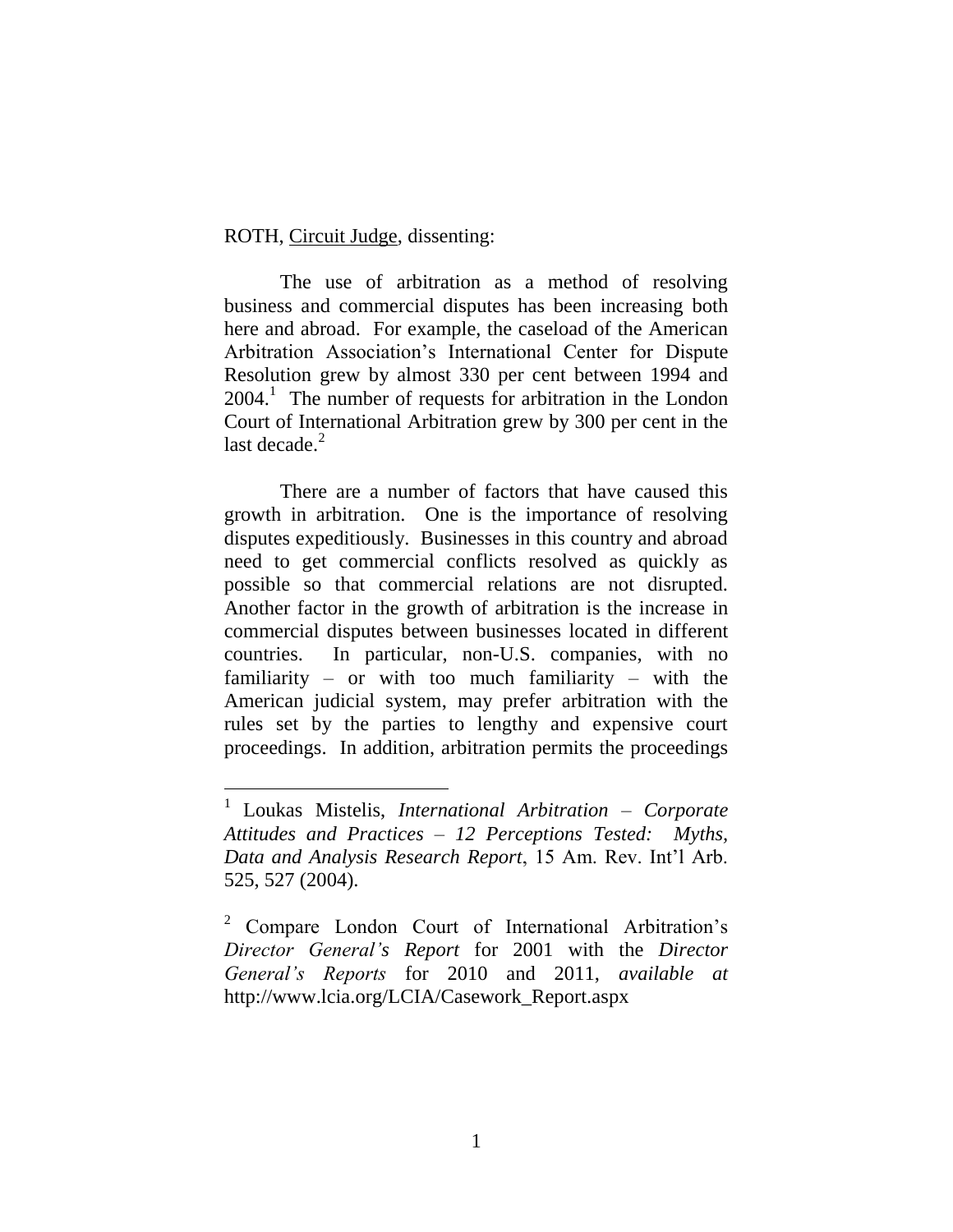to be kept confidential, protecting trade secrets and sensitive financial information. The Supreme Court has summarized these advantages as follows:

> The point of affording parties discretion in designing arbitration processes is to allow for efficient, streamlined procedures tailored to the type of dispute. It can be specified, for example, that the decisionmaker be a specialist in the relevant field, or that proceedings be kept confidential to protect trade secrets. And the informality of arbitral proceedings is itself desirable, reducing the cost and increasing the speed of dispute resolution..

# *AT&T Mobility LLC v. Concepcion*, 131 S.Ct. 1740, 1749 (2011).

The State of Delaware has become interested in sponsoring arbitration as a part of its efforts to preserve its position as the leading state for incorporations in the U.S. One of the reasons that Delaware has maintained this position is the Delaware Court of Chancery, where the judges are experienced in corporate and business law and readily available to resolve this type of dispute. Nevertheless, judicial proceedings in the Court of Chancery are more formal, time consuming and expensive than arbitration proceedings. For that reason, the Court of Chancery, as a formal adjudicator of disputes, may not be able to compete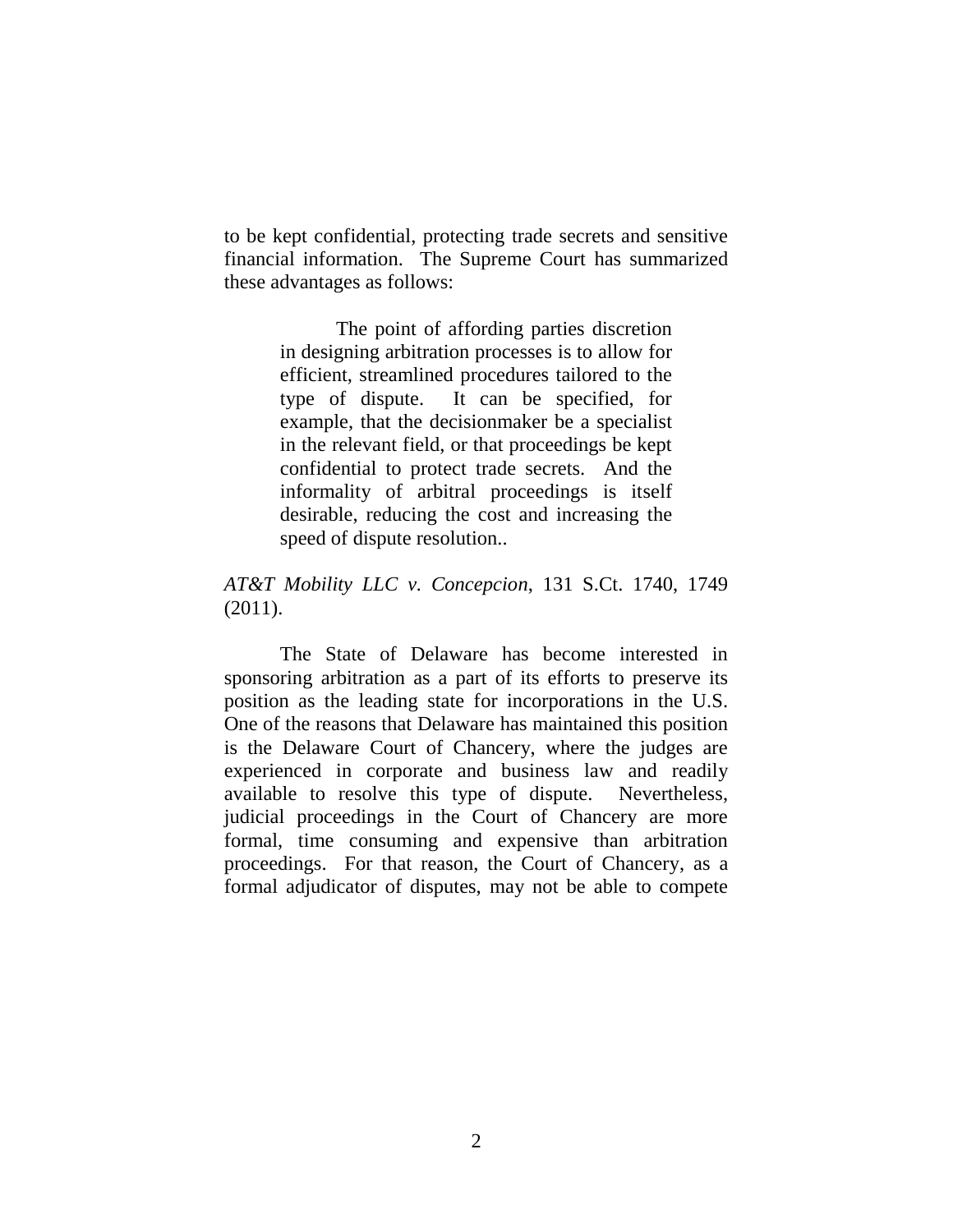with the new arbitration systems being set up in other states and countries.<sup>3</sup>

In order to prevent the diversion elsewhere of complex business and corporate cases, the Delaware Legislature in 2009 enacted legislation to create an arbitration system. The Legislature established the arbitral system in the Court of Chancery where the judges are the most experienced in corporate and business litigation. The Legislature declared that the new system was "intended to preserve Delaware's preeminence in offering cost-effective options for resolving disputes, particularly those involving commercial, corporate,

<sup>3</sup> *See* N.Y. State Bar Ass'n, Task Force on N.Y. Law in Int'l Matters, *Final Report* 4 (June 25, 2011) ('[J]urisdictions around the world, many with government support, are taking steps to increase their arbitration case load. New arbitration laws were enacted in 2010 and 2011 in France, Ireland, Hong Kong, Scotland, Ghana and other nations to enhance their attractiveness as seats of arbitration. . . . In 2010, at least three jurisdictions established specialized courts to handle international arbitration matters – Australia, India and Ireland. Several other jurisdictions well-known for international arbitration, including France, the United Kingdom, Switzerland, Sweden and China, have designated certain courts or judges to hear cases to challenge or enforce arbitration awards. Among the cited reasons for this focus on arbitration is the governments' recognition of the importance of arbitration to their economies and to their position in toady's world of global commerce."); *id.* at 38, *available at*  [http://www.nysba.org/workarea/DownloadAsset.aspx?id=340](http://www.nysba.org/workarea/DownloadAsset.aspx?id=34027) [27.](http://www.nysba.org/workarea/DownloadAsset.aspx?id=34027)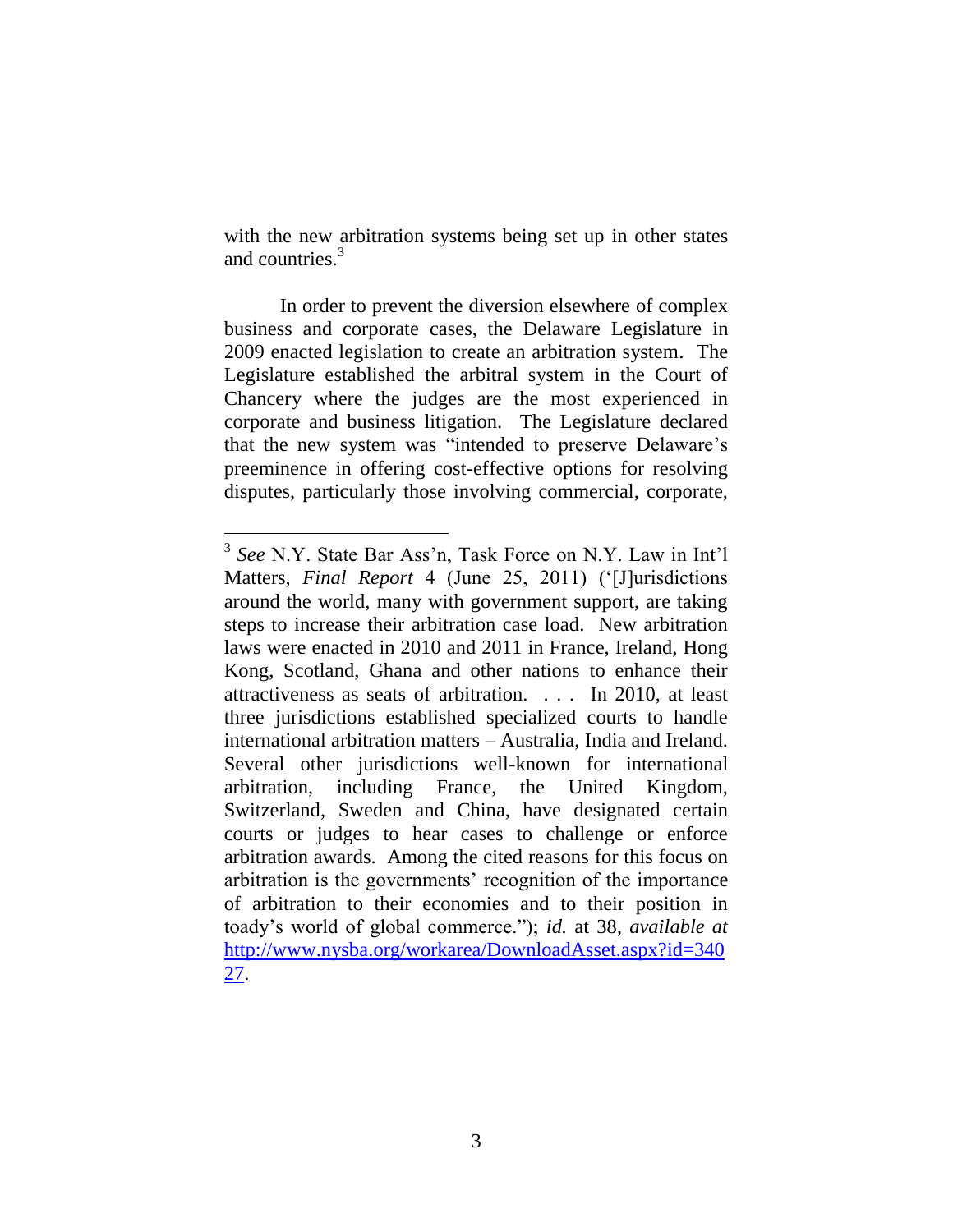and technology matters." H.B. 49, 145<sup>th</sup> Gen. Assem. (Del. 2009).

This Delaware arbitration system is offered to business entities (at least one of which must have been formed or organized under Delaware law; no party can be a consumer) to resolve expensive and complex disputes (for disputes involving solely monetary damages, the amount in controversy must be at least \$1,000,000) with the consent of the parties. The arbitrators are judges of the Court of Chancery or others authorized under the Rules of the Court of Chancery. The proceedings are confidential. In my view, such a set-up creates a perfect model for commercial arbitration.

Judge Sloviter urges, however, that the Delaware system violates the First Amendment of the U.S. Constitution. Maj. at 23. In arriving at this conclusion, she does not rely solely on either the history of arbitration or the history of civil trials. She looks "'not to the practice of the specific public institution involved, but rather to whether the particular *type*  of government proceeding [has] historically been open in our free society'." Maj. at 11 (quoting *PG Publ'g Co. v. Aichele*, 705 F.3d 91, 108 (3d Cir. 2013) (quoting *Capital Cities Media, Inc. v. Chester*, 797 F.2d 1164, 1175 (3d Cir. 1986) (en banc)) (alterations in original). 4 She classifies that

<sup>&</sup>lt;sup>4</sup> I believe that Judge Sloviter does not appreciate the difference between adjudication and arbitration, *i.e.*, that a judge in a judicial proceeding derives her authority from the coercive power of the state while a judge serving as an arbitrator derives her authority from the consent of the parties.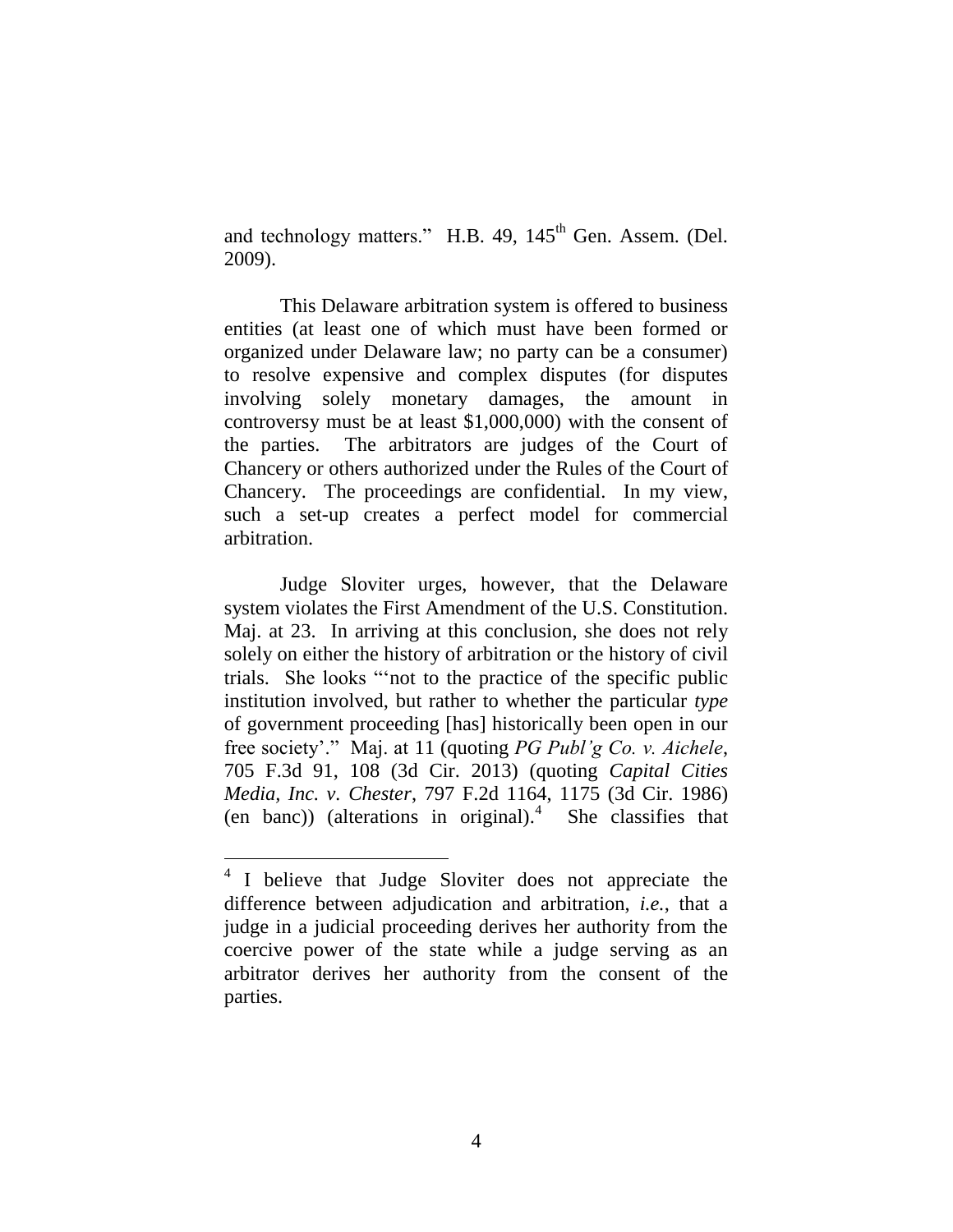"particular type of government proceeding," which would occur in the Delaware arbitration system, as one that has traditionally been open to the public. Maj. at 11. In my view, her analysis begs the question.

On the other hand, Judge Fuentes, while concurring with Judge Sloviter, is less broad in his conclusion. His concern is with the confidentiality of the proceedings. He concludes that the confidentiality provisions of 10 Del. C. § 349(b) violate the First Amendment right of public access and cannot stand. He also concludes that the confidentiality provisions for docketing and holding hearings found in Chancery Court Rules  $97(a)(4)$  and  $98(b)$  violate the First Amendment. However, Judge Fuentes finds most of the statute and rules to be acceptable. He has no problem with a sitting judge arbitrating business disputes. He has no problem with the self-executing aspect of the arbitral awards.

I do not agree with Judge Fuentes's contention that the Delaware Court of Chancery's arbitration proceedings cannot be confidential. Confidentiality is one of the primary reasons why litigants choose arbitration to resolve disputes – particularly commercial disputes, involving corporate earnings and business secrets. *See* 1 Bette J. Roth et al., *The Alternative Dispute Resolution Practice Guide* 7:12 (2013).

In this dissent, I will focus on the issue of confidentiality because that is the only area in which Judge Fuentes and I differ. I will not discuss the other issues raised by Judge Sloviter although I could, if necessary, respond to those also. I will limit my discussion to the difference between Judge Fuentes's views and my own.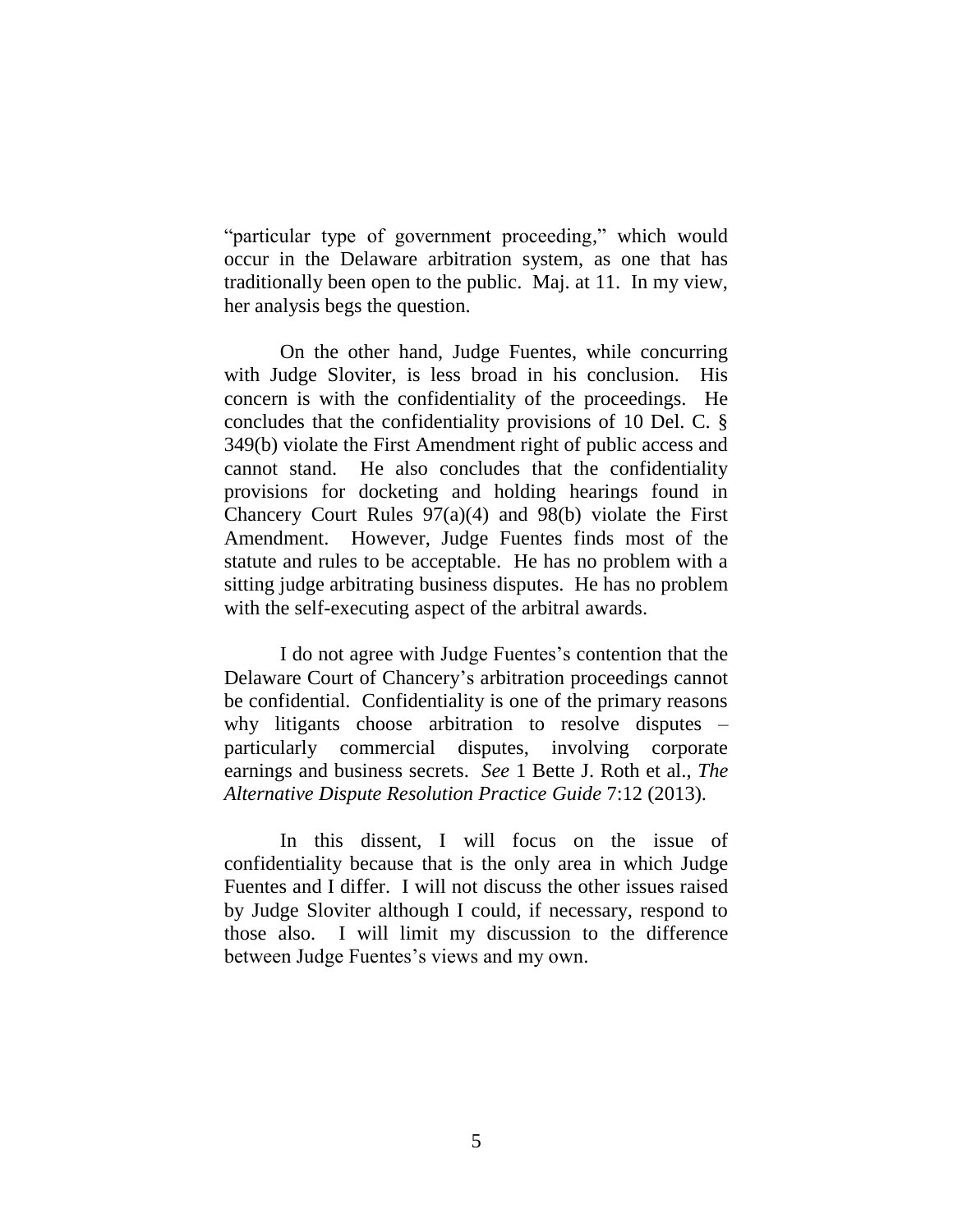An examination of confidentiality in arbitration should begin in colonial times. The tradition of arbitration in England and the American colonies reveals a focus on privacy. *See* Michael Collins, *Privacy and Confidentiality in Arbitration Proceedings*, 30 Tex. Int'l L.J. 121, 122 (1995) ("In English law . . . it has for centuries been recognized that arbitrations take place in private."); Amy J. Schmitz, *Untangling the Privacy Paradox in Arbitration*, 545 U. Kan. L. Rev. 1211, 1223 (2006) ("The New York Chamber of Commerce . . . established an arbitral regime at the Chamber's inception in 1765. . . . [and] relied on arbitration's privacy and independence to foster efficient resolution of disputes among the American and British merchants during and after the American Revolutionary War."). 5 In the twentieth century, the modern arbitration bodies began to develop rules for arbitration proceedings that emphasize privacy and confidentiality. *See* Richard C. Reuben, *Confidentiality in Arbitration: Beyond the Myth*, 54 U. Kan. L. Rev. 1255, 1271-72 (2006).

Today, the major national and international arbitral bodies continue to emphasize confidentiality. Their rules provide that arbitration proceedings are not open to the public unless the parties agree they will be. *See, e.g.,* AAA & ABA, *Code of Ethics for Arbitrators in Commercial Disputes*, Canon VI(B) (2004); AAA Commercial Arbitration Rules R-23 (2009); UNCITRAL, Arbitration Rules art. 21(3) (2010).

<sup>&</sup>lt;sup>5</sup> The majority asserts that some early arbitrations took place in public. While this may be true, arbitrations even during this period were overwhelmingly private. *See, e.g.,* Michael Collins, *Privacy and Confidentiality in Arbitration Proceedings*, 30 Tex. Int'l L.J. 121, 122 (1995).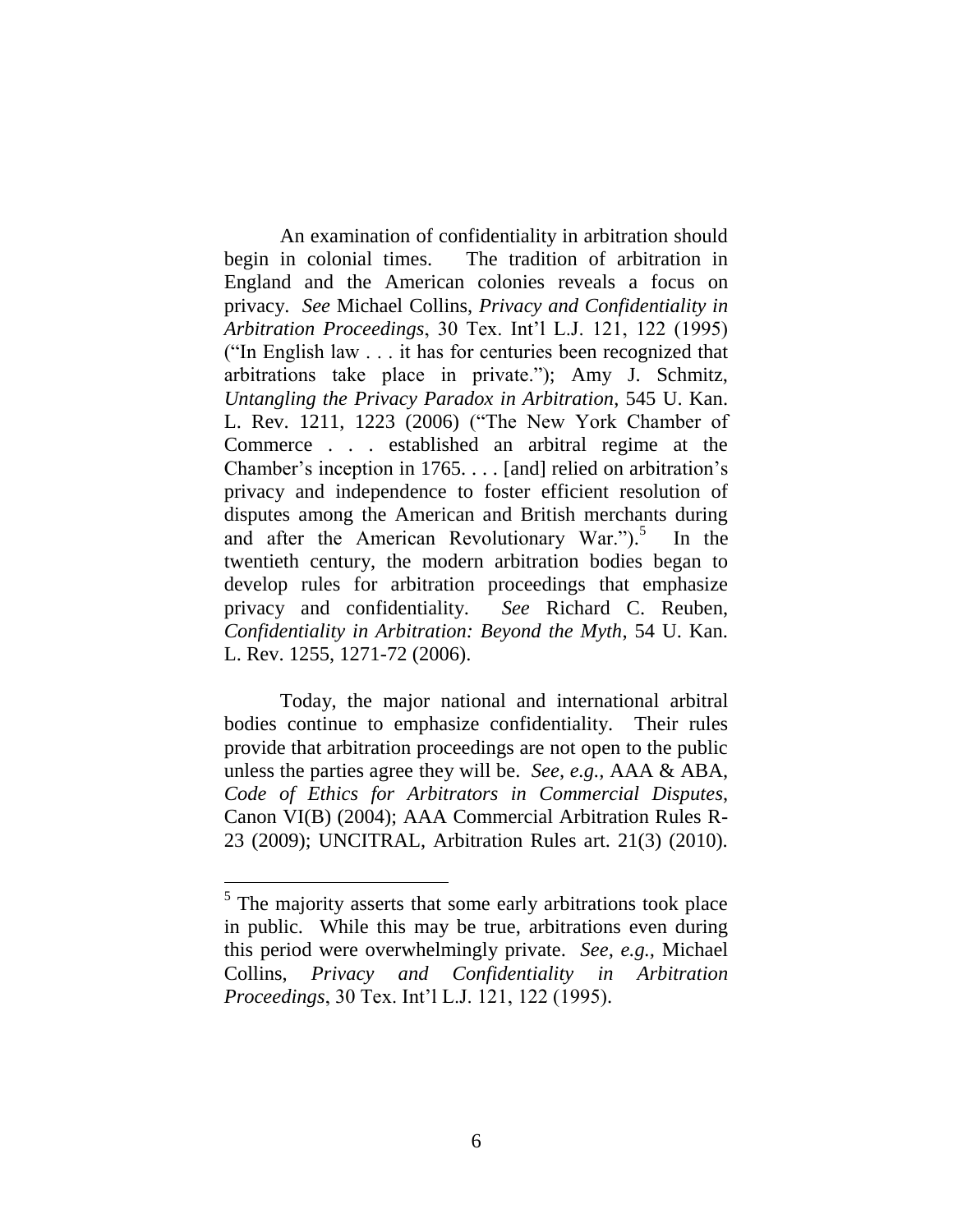Thus, as a rule, arbitration has not "historically been open to the press and the general public." *Press II*, 478 U.S. at  $\hat{8}$ .<sup>6</sup>

With this history of arbitration in mind, looking at experience and logic, *see Press-Enterprise Co. v. Superior Court of Calif. for the Cnty. of Riverside*, 478 U.S. 1, 8 (1986), I conclude that, historically, arbitration has been private and confidential. Logically, the resolution of complex business disputes, involving sensitive financial information, trade secrets, and technological developments, needs to be confidential so that the parties do not suffer the ill effects of this information being set out for the public – and especially competitors -- to misappropriate. For these reasons, there is here no First Amendment right of public access.

In conclusion, then, it appears to me to be very clear that, when the State of Delaware decided to create its arbitration system, it was looking at traditional arbitration, in a confidential setting, before arbitrators experienced in business and corporate litigation. Delaware did not intend the arbitration system to supplant civil trials. Delaware did not intend to preclude the public from attending proceedings that historically have been open to the public. The new system was created to provide arbitration in Delaware to businesses that consented to arbitration – and that would go elsewhere if

<sup>&</sup>lt;sup>6</sup> Judge Sloviter states that the "closure of private arbitrations" is only of questionable relevance." Maj. at 16 n.2. I disagree. The development of private arbitration is key to understanding the functions of arbitration as a dispute resolution process and its tradition concerning public access and confidentiality.